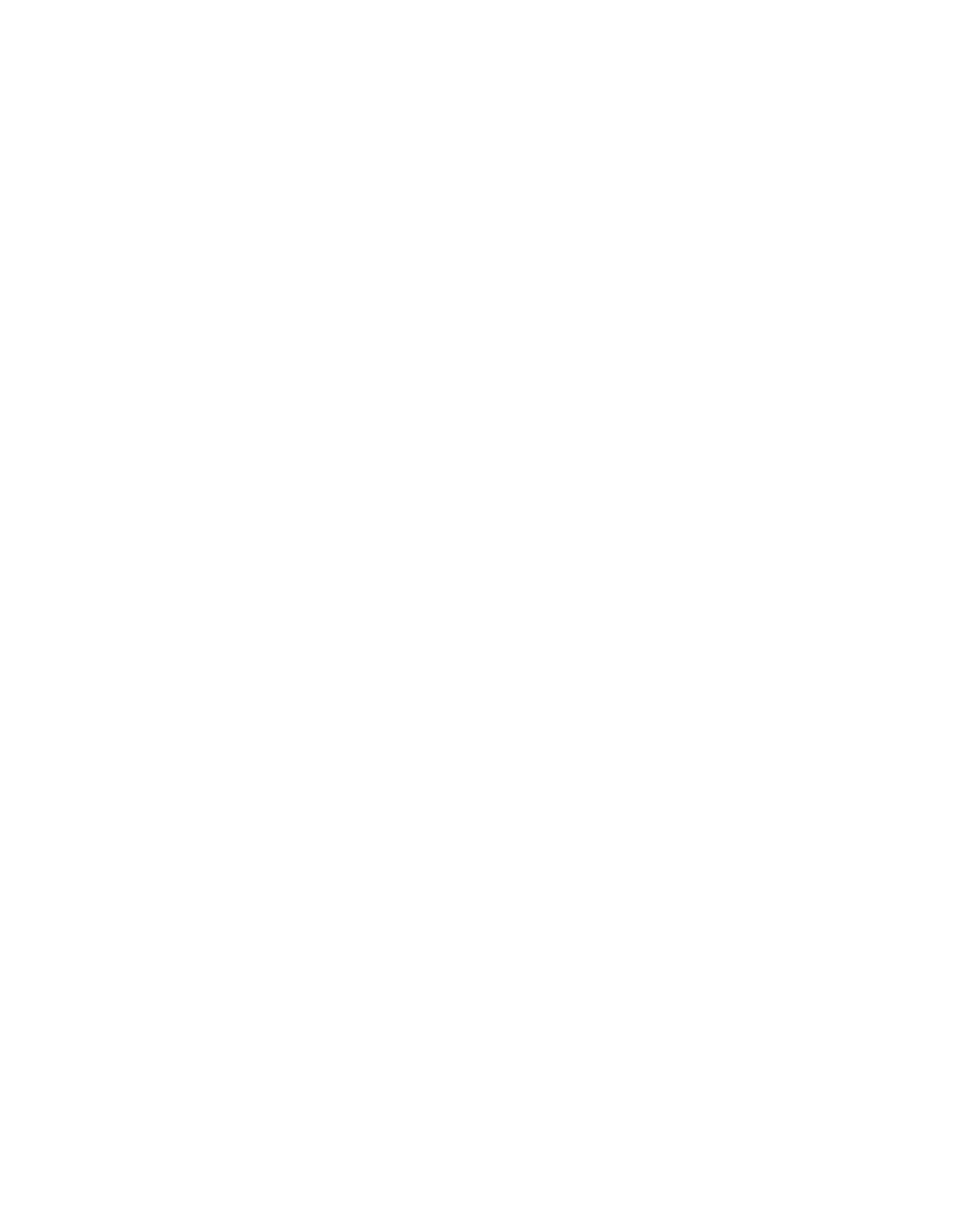$\frac{1}{\sqrt{2}}\frac{1}{\sin\frac{\pi}{2}}$ 

**Fivers Ziegelofengasse 35/2/18 1050 Wien Austria**



| Tel. - Office | +43 1 5440749            |
|---------------|--------------------------|
| Tel. - Office | +43 664 1806078 (mobile) |
| Fax - Office  | +43 1 54549249           |
| Email         | office@fivers.at         |
| Homepage      | www.fivers.at            |
|               |                          |

### **Main Playing Hall**

**Sporthalle Hollgasse** Hollgasse 3 1050 Wien Austria

1. Office Tel. +43 1 5456702 1. Office Fax +43 1 5456702 14

*Nearest Airport is Vienna International Airport (21km)*

#### **Contact person(s) for the EC**

Thomas Menzl

#### **Colour of player's uniform - light**

Player shirt: white Player short: white Goalkeeper shirt: black, red or yellow

**Colour of player's uniform - dark** Player shirt: Player short: red Goalkeeper shirt: black or yellow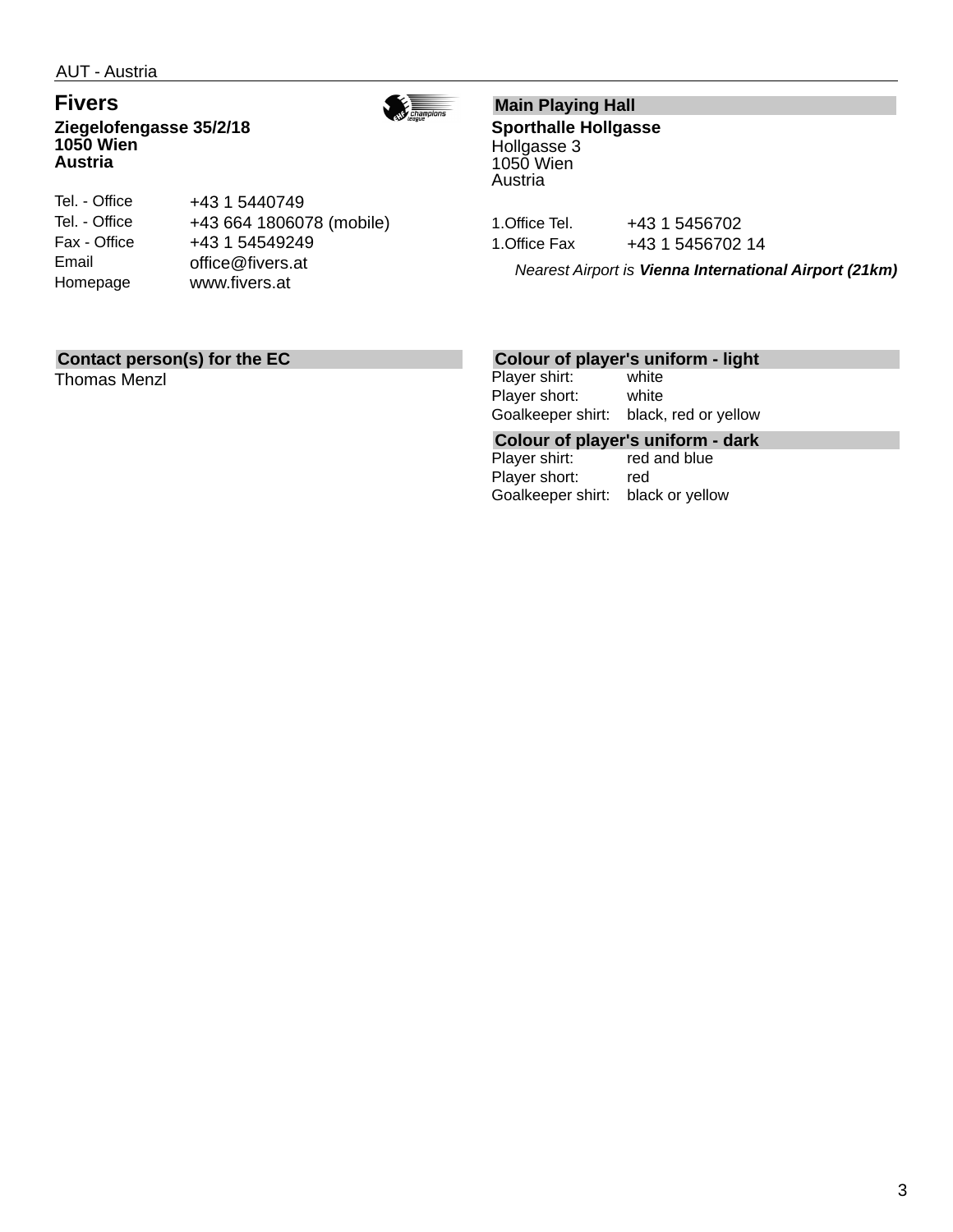**71000 Sarajevo Bosnia Herzegovina**

#### **HC Bosna BH Gas Sarajevo Semira Fraste b.b.**



Tel. - Office Tel. - Office Tel. - Private Fax - Office Email Homepage +387 33 777592 +387 63 157833 (mobile) +387 62 547706 (mobile) +387 33 777592 kenan@rkbosnasarajevo.ba www.rkbosnasarajevo.ba

#### **Contact person(s) for the EC**

Magoda Kenan

Tarik Smajovic

Tel. - Private +387 61 666335 (mobile)

#### **Main Playing Hall**

**Dvorana Mirza Delibasic KSC Skenderija,** Terezije b.b. 71000 Sarajevo Bosnia Herzegovina

1.Office Tel. +387 33 664165 1.Office Fax +387 33 664165 1.e-Mail info@skenderija.com Homepage www.skenderija.com

*Nearest Airport is Butmir-Sarajevo (9km)*

#### **Colour of player's uniform - light**

Player shirt: white Player short: white Goalkeeper shirt: yellow

**Colour of player's uniform - dark**

Player shirt: red Player short: red Goalkeeper shirt: blue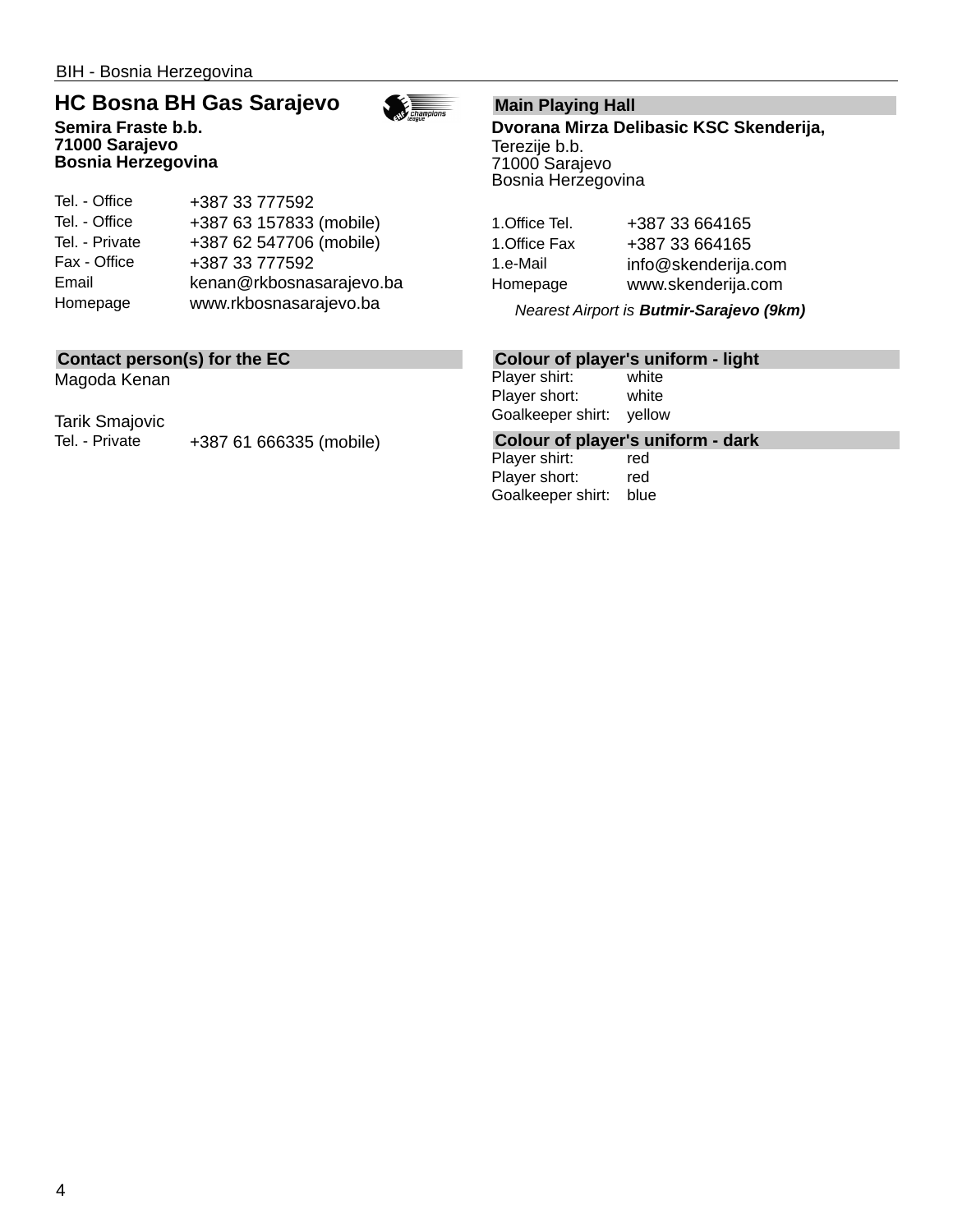## **Dinamo Minsk**

**Pobediteley pr. 111, VIP3 220020 Minsk Belarus**



Tel. - Office Email Homepage

+375 29 6477910 (mobile) admin@dinamohandball.by www.dinamohandball.by

#### **Main Playing Hall**

**Palace of Sport, Minsk** Pobeditelev ave. 4 Minsk Belarus

Homepage www.sportpalace.info

*Nearest Airport is Minsk - 2 (50km)*

#### **Contact person(s) for the EC**

Maxim Koshkalda Tel. - Private +375 29 6477910 (mobile)

#### **Colour of player's uniform - light**

Player shirt: white Player short: white Goalkeeper shirt: Yellow

**Colour of player's uniform - dark**

Player shirt: Player short: blue Goalkeeper shirt: Green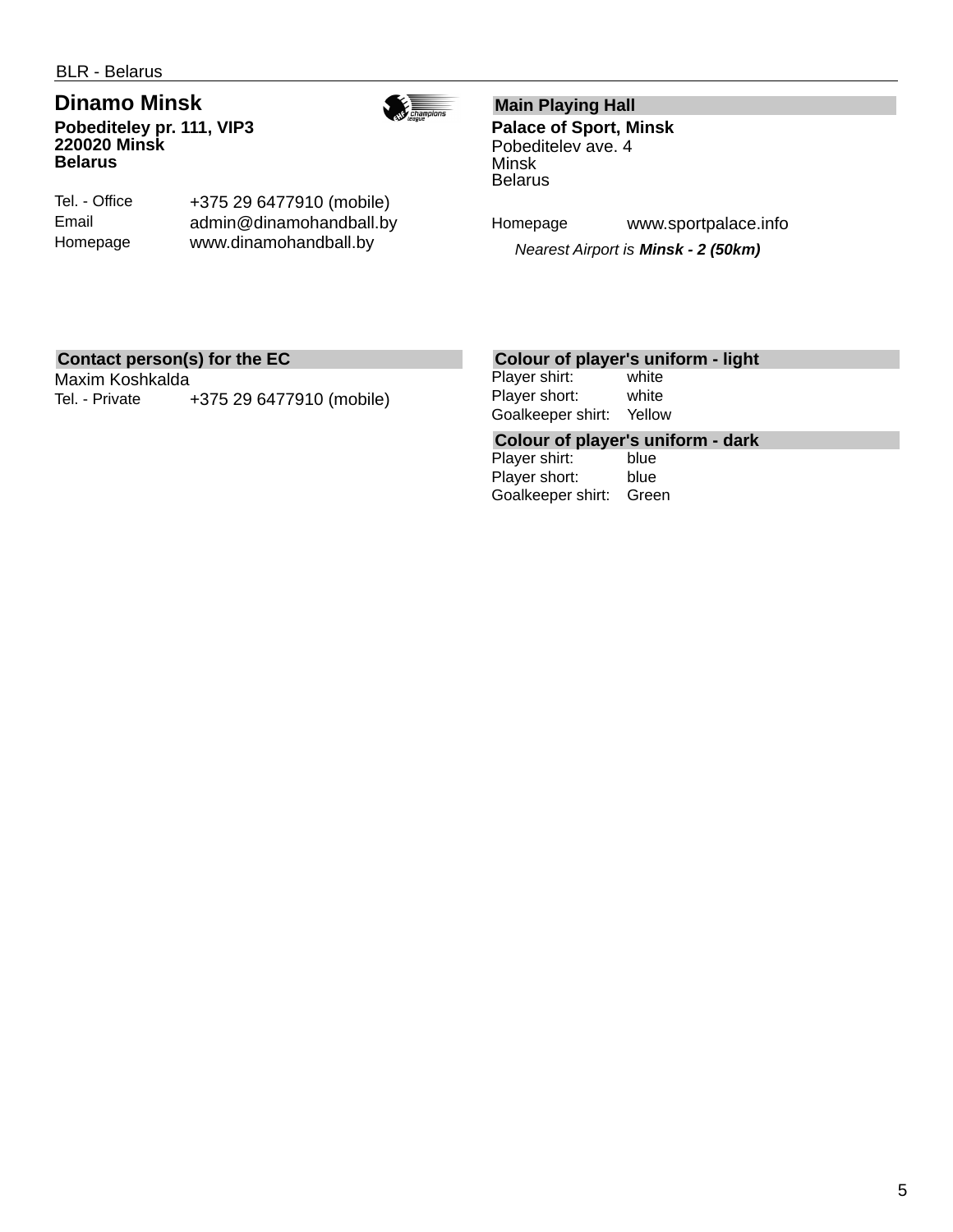Tel. - Office Tel. - Office Fax - Office Email Homepage

# **Croatia Osiguranje Zagreb**

+385 95 9999306 (mobile)

+385 1 5559695 +385 1 3093001 info@rk-zagreb.hr www.rk-zagreb.hr





#### **Main Playing Hall**

**Arena Zagreb** Laniste 30 10000 Zagreb Croatia

*Nearest Airport is Zagreb/Franjo Tudman (15km)*

#### **Contact person(s) for the EC**

Goran Roknic Tel. - Office +385 95 9999334 (mobile)

#### **Alternative Playing Hall**

**Dvorana Kresimira Cosica** Splitska 8 23000 Zadar **Croatia** 

*Nearest Airport is Zadar (50km)*

#### **Colour of player's uniform - light**

Player shirt: white Player short: white Goalkeeper shirt: yellow

#### **Colour of player's uniform - dark**

Player shirt: blue Player short: blue Goalkeeper shirt: orange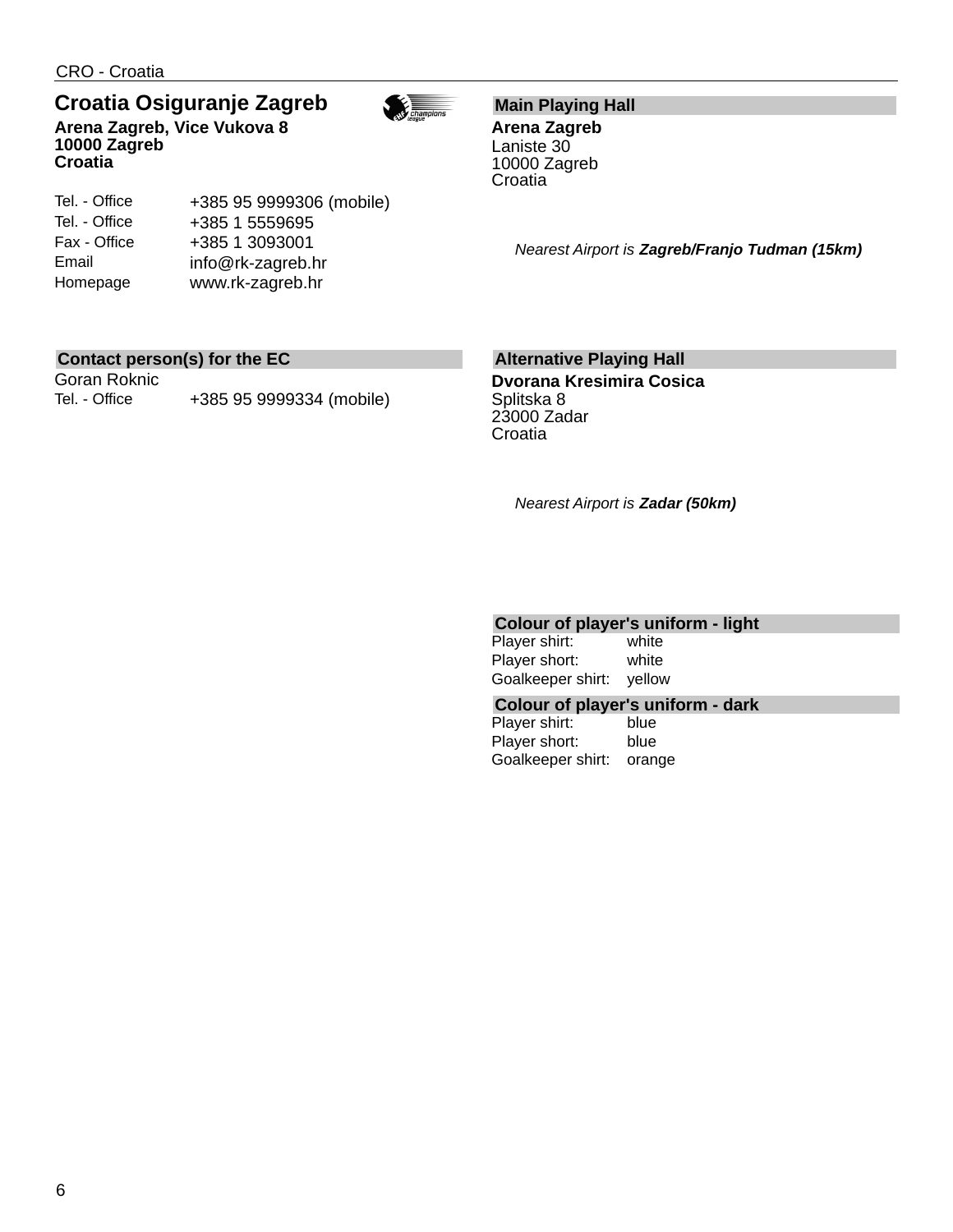### **AG Kobenhavn**

**Sdr. Ringvej 41, 1. 2605 Brondby Denmark**



Tel. - Office Tel. - Office Email Homepage

+45 43 431520 +45 51 235831 (mobile) colding@agkbh.dk www.agkbh.dk

#### **Main Playing Hall**

**Trefor Arena Broendby** Broendby Stadion 20 2605 Brondby **Denmark** 

1. Office Tel. +45 43 455800 1. Office Fax +45 43 432841 1.e-Mail broendby-hallen@broendby-Homepage www.broendby-hallen.dk

*Nearest Airport is Copenhagen - Kastrup (15km)*

#### **Contact person(s) for the EC**

Soren Colding

#### **Colour of player's uniform - light**

Player shirt: red/pink Player short: red/blue Goalkeeper shirt: white

Goalkeeper shirt: black

**Colour of player's uniform - dark** Player shirt: Player short: blue

#### **Bjerringbro-Silkeborg Vestre Ringvej 7 8850 Bjerringbro Denmark**



Tel. - Office Email Homepage +45 86 680560 knj@bjerringbro-silkeborg.dk www.bjerringbro-silkeborg.dk

#### **Main Playing Hall JYSK Arena, Silkeborg** Ansvej 114 8600 Silkeborg **Denmark**

1. Office Tel. +45 89 705260 1.e-Mail sb@bjerringbro-silkeborg.dk Homepage www.bjerringbro-silkeborg.dk

*Nearest Airport is Billund (65km)*

#### **Contact person(s) for the EC**

Kristoffer Nygaard Jensen Tel. - Office +45 28 186914 (mobile)

#### **Colour of player's uniform - light**

Player shirt: white Player short: blue Goalkeeper shirt: Red

# **Colour of player's uniform - dark**

Player shirt: Player short: blue Goalkeeper shirt: Red

7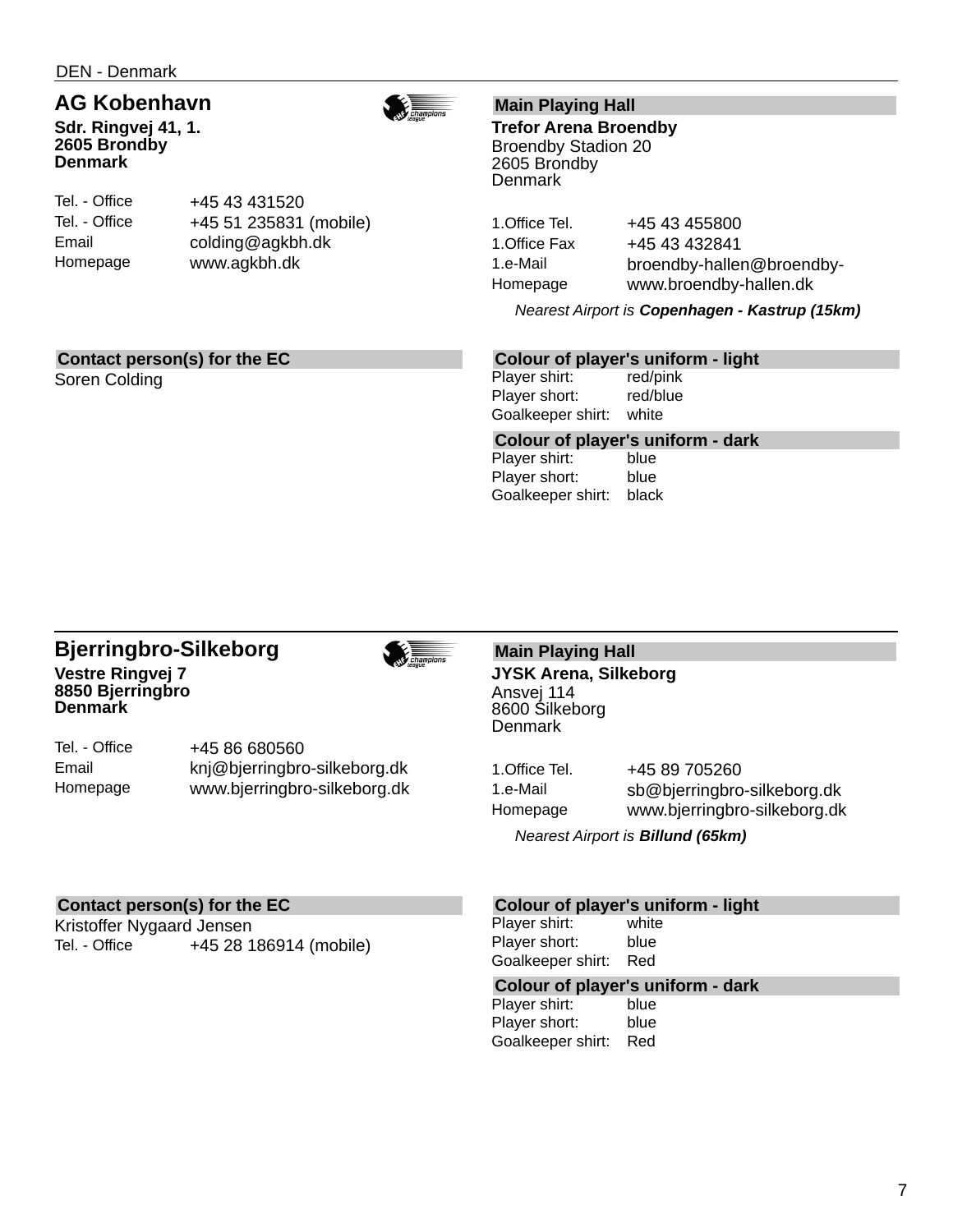ESP - Spain

Email

# **BM Atletico Madrid**

**Estado Vicente Calderón Paseo Virgen del Puerto 67 (puer 28005 Madrid Spain** Tel. - Office

Fax - Office Homepage +34 607 808815 (mobile) +34 913 624322 davis@bmatleticodemadrid.com www.bmatleticodemadrid.com

### **Main Playing Hall**

**Palacio Vistalegre** C/ Utebo 1 28025 Madrid Spain

*Nearest Airport is Madrid Barajas (22km)*

### **Contact person(s) for the EC**

David Davis Camara Email - Standard daviscdavid@hotmail.com

### **Colour of player's uniform - light**

Player shirt: red/white Player short: blue Goalkeeper shirt: yellow/blue

**Colour of player's uniform - dark** Player shirt: Player short: black Goalkeeper shirt: black

#### **Cuatro Rayas Valladolid Joaquin Velasco Martin s/n 47014 Valladolid Spain**

| Tel. - Office | +34 983 130170                      |
|---------------|-------------------------------------|
| Tel. - Office | +34 639 634061 (mobile)             |
| Fax - Office  | +34 983 130171                      |
| Email         | comunicacion@balonmanovalladolid.es |
| Homepage      | www.balonmanovalladolid.es          |
|               |                                     |

#### **Main Playing Hall Polideportivo Pisuerga** Plaza de Mexico, s/n 47014 Valladolid Spain

*Nearest Airport is (km)*

### **Contact person(s) for the EC**

Raul Torres Martin Tel. - Office +34 639 634061 (mobile)

#### **Colour of player's uniform - light**

Player shirt: yellow Player short: purple Goalkeeper shirt: red

#### **Colour of player's uniform - dark**

Player shirt: purple Player short: purple Goalkeeper shirt: black



# $\frac{1}{\sqrt{2}}$  champions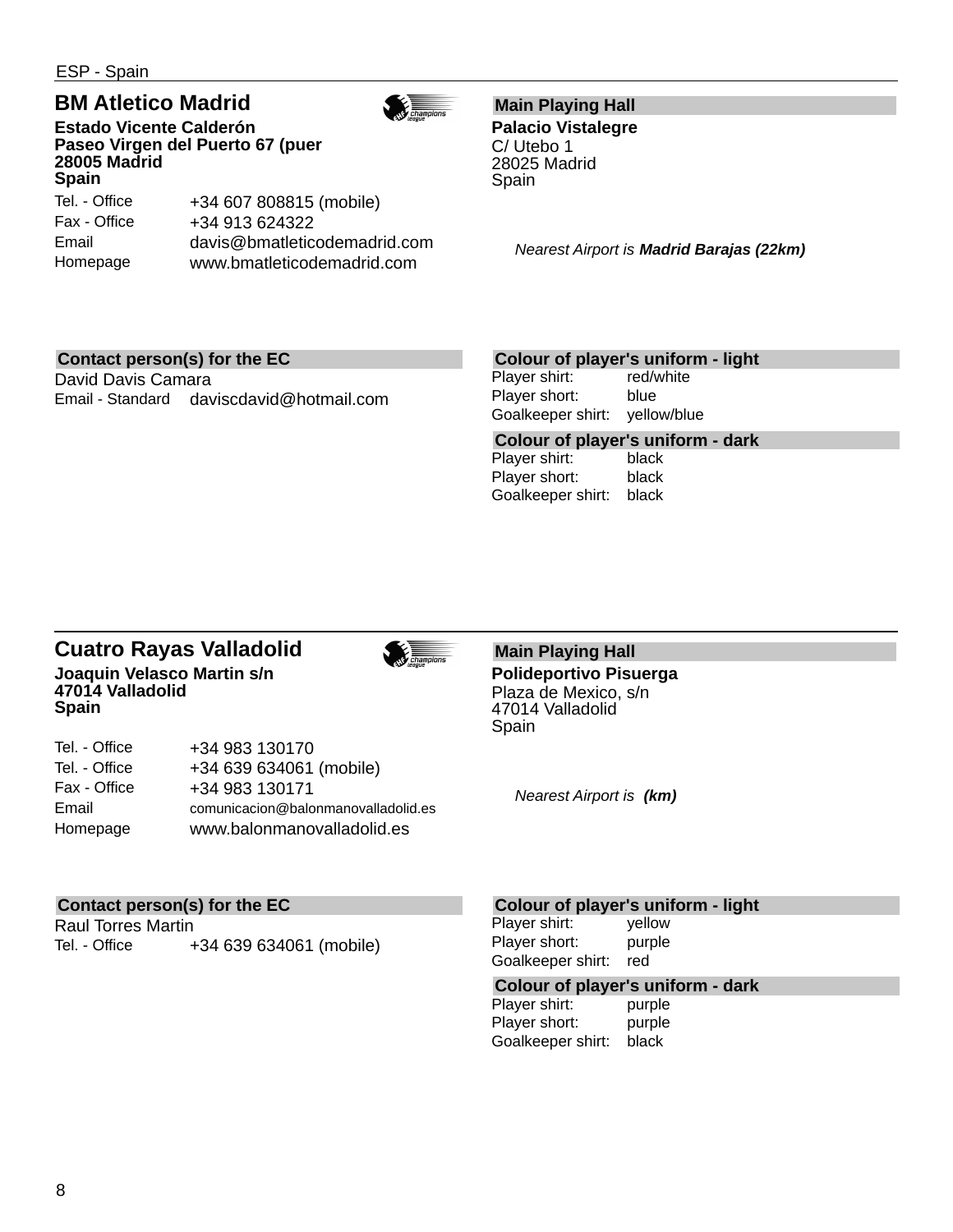ESP - Spain

### **FC Barcelona Intersport**

**attn: David Barrufet Avda. Aristides Maillol, s/n 08028 Barcelona Spain**

Tel. - Office Fax - Office Email Homepage +34 93 4967247 +34 934 967612 xavier.ocallaghan@fcbarcelona.cat www.fcbarcelona.cat

#### **Main Playing Hall**

**Palau Blaugrana** Av. Aristides Maillol, s/n 08028 Barcelona Spain

1.Office Tel. +34 93 4963685 1.Office Fax +34 93 4963753

*Nearest Airport is Barcelona el Prat (14km)*

#### **Contact person(s) for the EC**

Xavier O'Callaghan Ferrer Email - Standard xavier.ocallaghan@fcbarcelona.cat

+34 987 263171

www.ademar.com

administracion@ademar.com

#### **Colour of player's uniform - light**

Player shirt: light purple Player short: light purple Goalkeeper shirt: Green or Yellow

**Colour of player's uniform - dark** Player shirt: Player short: blue and red Goalkeeper shirt: Orange or Black

#### **Reale Ademar Leon Av. Ingeniero Saénz de Miera S/N 24009 León Spain**

champions

 $\frac{1}{\sqrt{2}}$  champions

**Palacio de los Deportes de Leon** Paseo saenz de miera s/n

24009 Leon Spain

**Main Playing Hall**

1.Office Tel. +34 987 253101 1.Office Fax +34 987 209877

*Nearest Airport is Leon (5km) Alternative Airport is Asturias (169km)*

#### **Contact person(s) for the EC**

Pablo Castro Álvarez

Tel. - Office Email Homepage

#### **Colour of player's uniform - light**

Player shirt: white Player short: white Goalkeeper shirt: red

# **Colour of player's uniform - dark**

black or blue marine Player short: black or blue marine Goalkeeper shirt: purple or yellow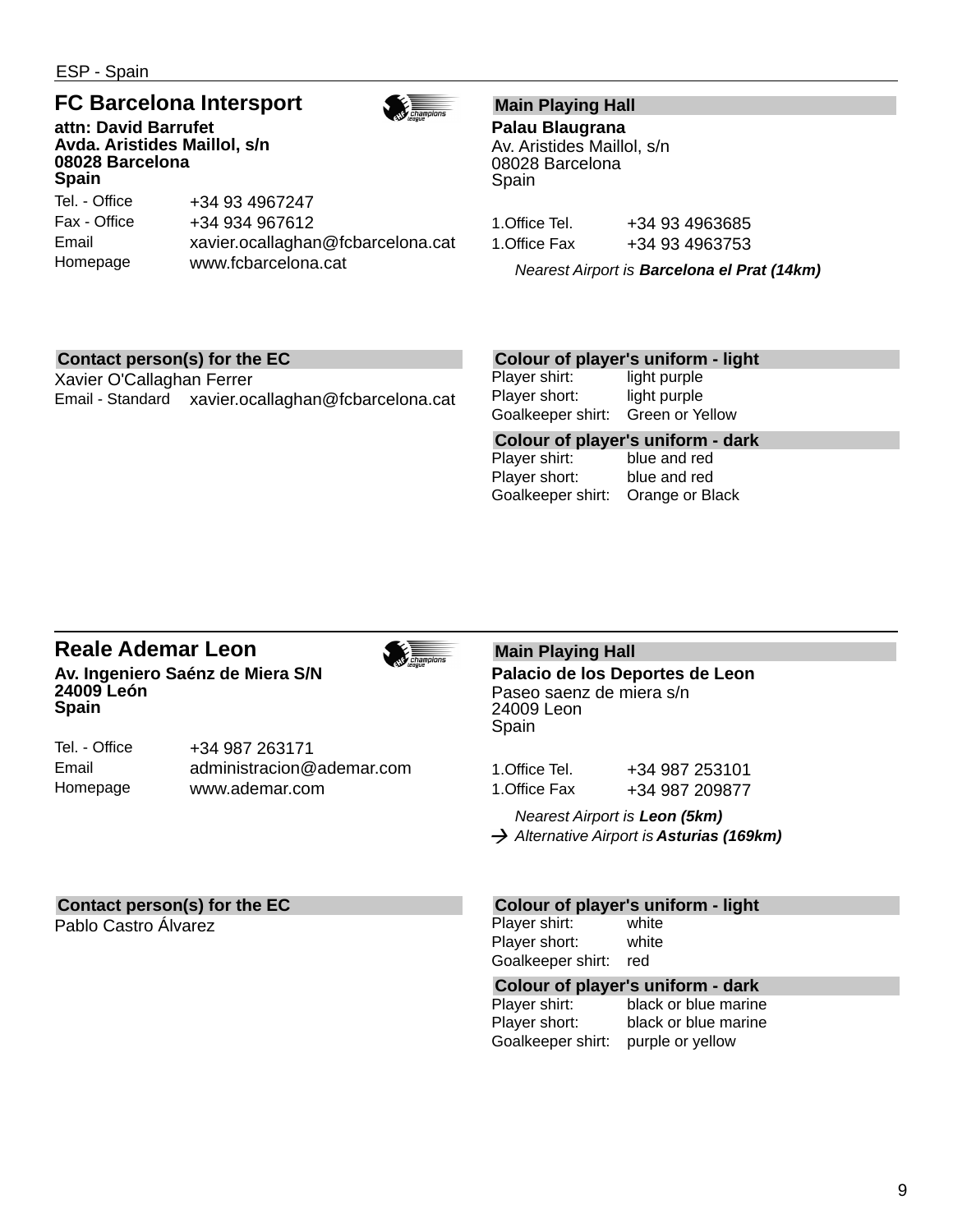FRA - France

**France**

### **Chambery Savoie HB**

**688 Avenue des Follaz 73000 Chambery**



| Tel. - Office | +33 4 79706053                            |
|---------------|-------------------------------------------|
| Tel. - Office | +33 6 85899310 (mobile)                   |
| Fax - Office  | +33 4 79330901                            |
| Email         | laurent.munier@chamberysavoiehandball.com |
| Homepage      | www.chamberysavoiehandball.com            |

#### **Contact person(s) for the EC**

Laurent Munier Tel. - Office +33 685 899310 (mobile)

#### **Main Playing Hall**

**Le Phare** 800 avenue du Grand Arietaz 73000 Chambery France

| 1.Office Tel. | +33 479 601313          |
|---------------|-------------------------|
| 2.Office Tel. | +33 479 287179          |
| 1.e-Mail      | info@le-phare-chambery- |
| Homepage      | www.le-phare-chambery-  |

*Nearest Airport is Lyon (120km)*

#### **Alternative Playing Hall**

**Halle Olympique Albertville** 15, Avenue Winnenden 73200 Albertville France

| 1.Office Tel. | +33 4 79390210 |
|---------------|----------------|
| 1.Office Fax  | +33 4 79328414 |
|               |                |

*Nearest Airport is Lyon (150km)*

# **Colour of player's uniform - light**

Player shirt: Player short: Yellow Fluo Goalkeeper shirt: White/Pink/Green

**Colour of player's uniform - dark**

Player shirt: Red Player short: Red Goalkeeper shirt: White/Pink/Green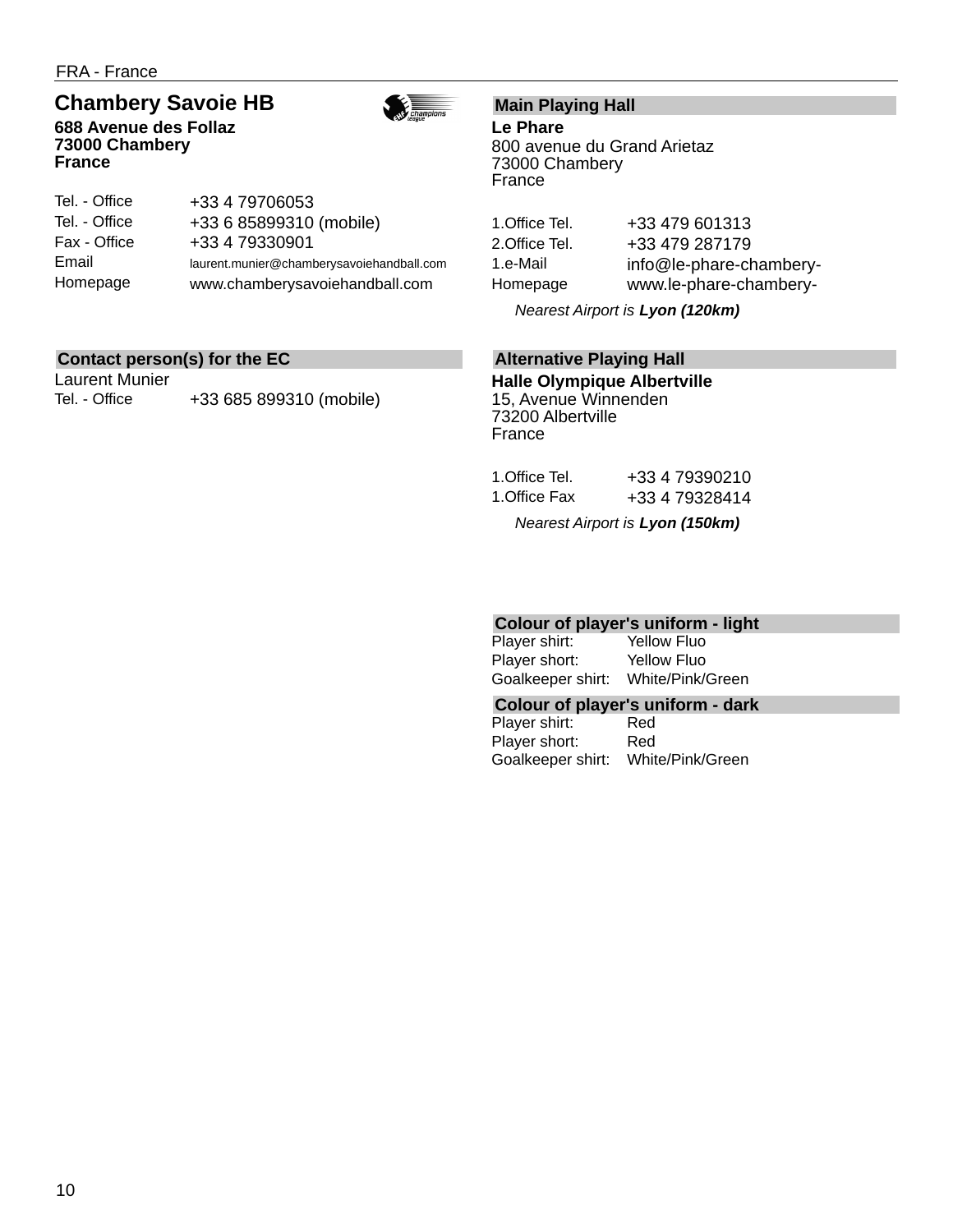# **Dunkerque HB Grand Littoral**

**Avenue de Rosendael - Avenue de Rosendael - B.P. 4197 59378 Dunkerque cedex 1 France**

Tel. - Office Tel. - Office Fax - Office Email Homepage

+33 6 08477160 (mobile) +33 3 28660090 +33 3 28593087 regis.giunta@usdk.fr www.usdk.fr

#### **Main Playing Hall**

 $\frac{1}{\sqrt{2}}$   $\frac{1}{\sqrt{2}}$   $\frac{1}{\sqrt{2}}$   $\frac{1}{\sqrt{2}}$   $\frac{1}{\sqrt{2}}$   $\frac{1}{\sqrt{2}}$ 

**Stades de Flandres** Avenue de Rosendael 59240 Dunkerque France

| 1.Office Tel. | +33 3 28660095 |
|---------------|----------------|
| 1.Office Fax  | +33 3 28593087 |

*Nearest Airport is Lille Lesguin (85km) Alternative Airport is Brussels Zaventem (180km)*

#### **Contact person(s) for the EC**

Regis Giunta

#### **Colour of player's uniform - light**

Player shirt: white Player short: white Goalkeeper shirt: pink/yellow/blue

# **Colour of player's uniform - dark**

Player shirt: Player short: black Goalkeeper shirt: pink/yellow/blue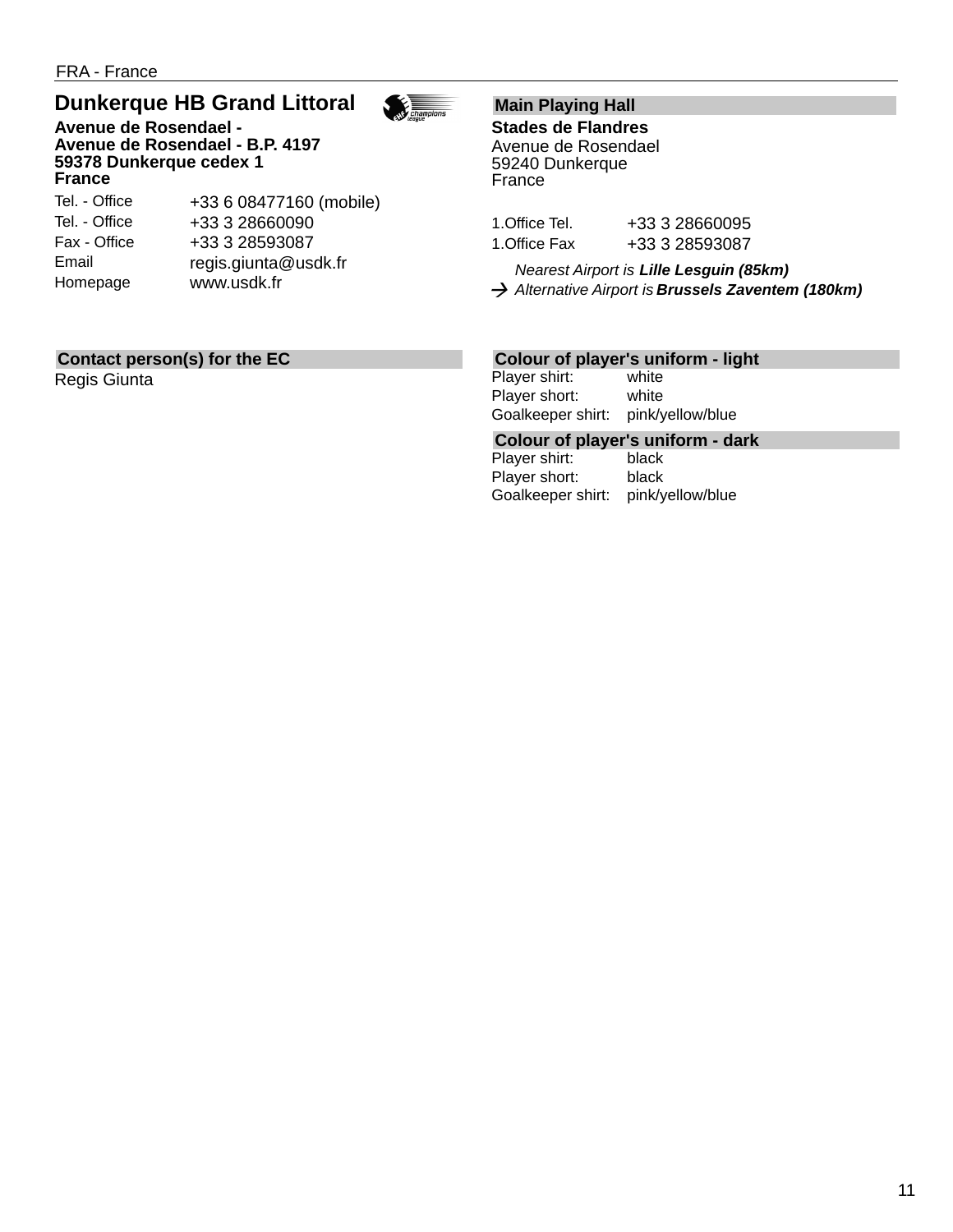### **Montpellier Agglomeration HB**



Tel. - Office Fax - Office Email Homepage +33 4 99614455 +33 4 99614454 b.terme@montpellierhandball.com www.montpellierhandball.com

#### **Main Playing Hall**

 $\sum_{\substack{\text{S}}}{\sqrt{\frac{1}{2}}}\frac{1}{2\pi}$ 

**Sud de France Arena Montpellier** Rue de la Foire 34470 Pérols/Montpellier France

*Nearest Airport is Montpellier Frejorgues (3km) Alternative Airport is Marseille Provence (147km)*

#### **Contact person(s) for the EC**

Benjamin Terme Tel. - Office +33 6 64277151 (mobile)

#### **Alternative Playing Hall**

**FDI Stadium** 1000 Av. du Val de Montferrand 34090 Montpellier France

| 1.Office Tel. | +33 4 67527614 |
|---------------|----------------|
| 1.Office Fax  | +33 4 99614454 |

*Nearest Airport is Montpellier Frejorgues (15km)*

*Alternative Airport is Marseille Provence (150km)*

#### **Colour of player's uniform - light**

Player shirt: white Player short: white Goalkeeper shirt: Grey, Yellow

#### **Colour of player's uniform - dark**

Player shirt: Blue Player short: blue Goalkeeper shirt: Grey, Yellow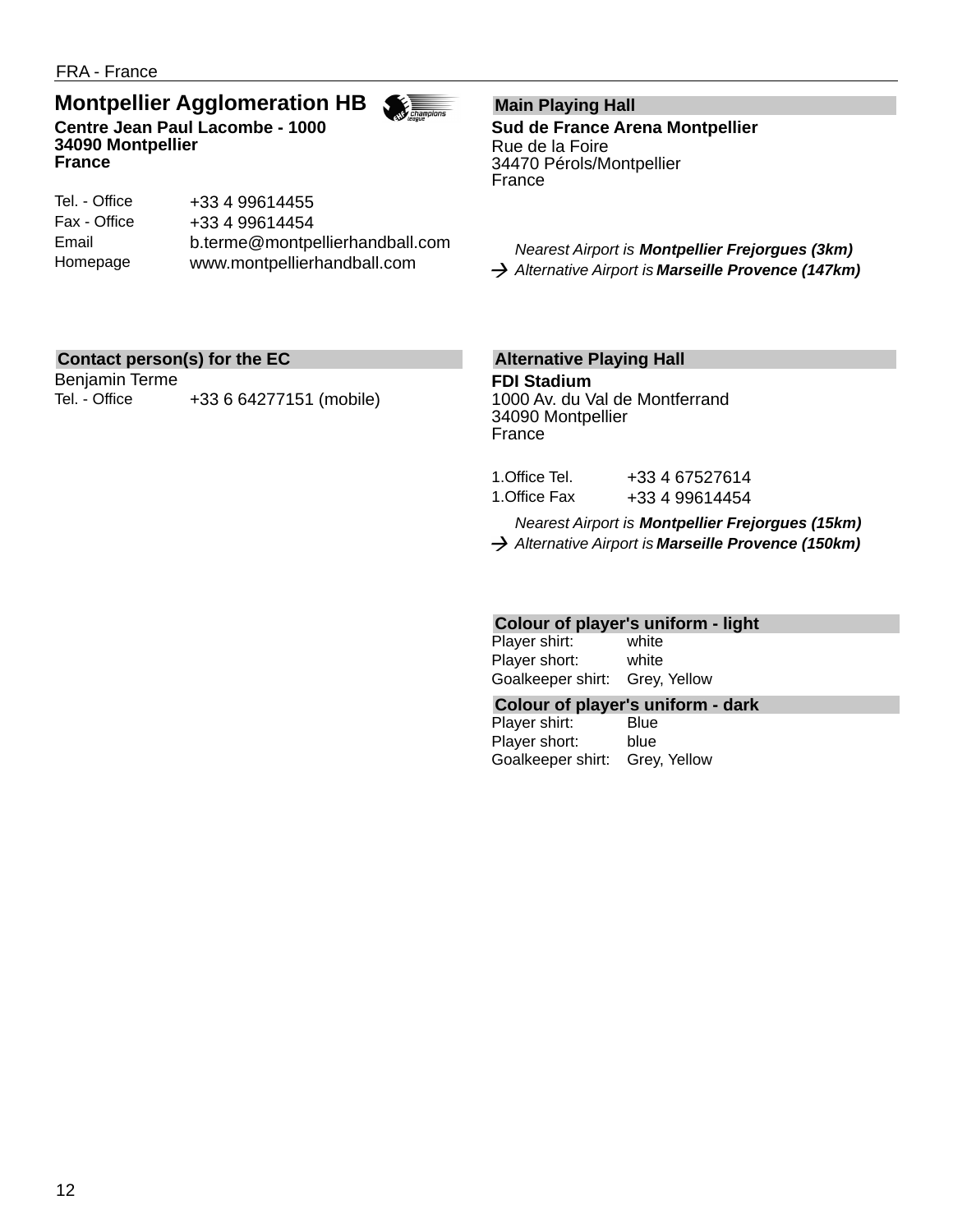Tel. - Office Fax - Office Email Homepage

#### **Füchse Berlin Markgrafenstraße 34 10117 Berlin Germany**



**Main Playing Hall**

**Max-Schmeling-Halle** Falkplatz 1 10437 Berlin Germany

*Nearest Airport is Berlin Tegel (8km)*

#### **Contact person(s) for the EC**

Volker Zerbe

Tel. - Office +49 30 20916876 (mobile)

+49 30 20916876 +49 30 20916878 info@fuechse.berlin www.fuechse-berlin.de

#### **Colour of player's uniform - light**

Player shirt: yellow Player short: black Goalkeeper shirt: white

**Colour of player's uniform - dark** Player shirt: Player short: black Goalkeeper shirt: blue

#### **HSV Hamburg Hellgrundweg 50 22525 Hamburg Germany**



| Tel. - Office | +49 40 30987651          |
|---------------|--------------------------|
| Tel. - Office | +49 178 4264204 (mobile) |
| Fax - Office  | +49 40 30987676          |
| Email         | gehre@hsvhandball.com    |
| Homepage      | www.hsvhandball.com      |

#### **Contact person(s) for the EC**

Christian Pöhls

Tel. - Office +49 178 5759694 (mobile)

#### **Main Playing Hall Sporthalle Hamburg** Krochmannstrasse 55 22297 Hamburg **Germany**

1. Office Tel. +49 40 4280020 1.Office Fax +49 40 4280020 1.e-Mail sporthalle.hamburg@t-online.de

*Nearest Airport is Hamburg (7km)*

#### **Colour of player's uniform - light**

Player shirt: white Player short: blue Goalkeeper shirt: orange / yellow / green

#### **Colour of player's uniform - dark**

Player shirt: red Player short: white Goalkeeper shirt: orange / yellow / green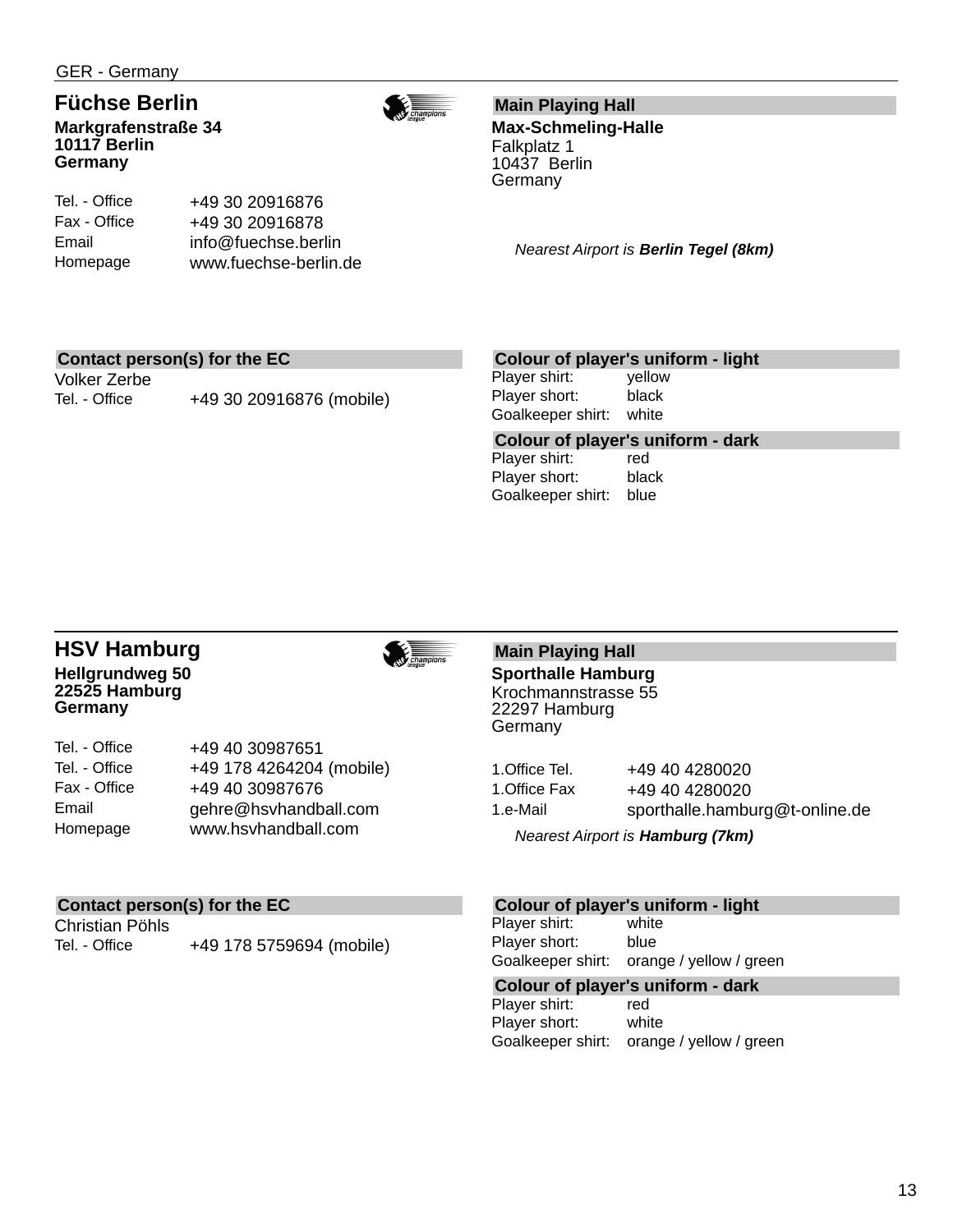GER - Germany

**68199 Mannheim**

**Germany**

#### **Rhein-Neckar Löwen Franz-Grashof-**



Tel. - Office Fax - Office Email Homepage +49 621 3919300 +49 621 391930 20 hauck@rhein-neckar-loewen.de http://www.rhein-neckar-loewen.de

**Main Playing Hall**

**SNP Dome Heidelberg** Carl Friedrich Gauß Ring 16 69124 Heidelberg Germany

*Nearest Airport is Frankfurt /Main (86km)*

#### **Contact person(s) for the EC**

#### **Alternative Playing Hall**

**Stadthalle Östringen** Johann-Sebastian-Bachstr. 76684 Östringen **Germany** 

1.Office Tel. +49 7253 20741 1.e-Mail h.fellhauer@oestringen.de

*Nearest Airport is (km)*

#### **Colour of player's uniform - light**

Player shirt: yellow Player short: dark blue Goalkeeper shirt: white

#### **Colour of player's uniform - dark**

Player shirt: grey Player short: dark blue Goalkeeper shirt: black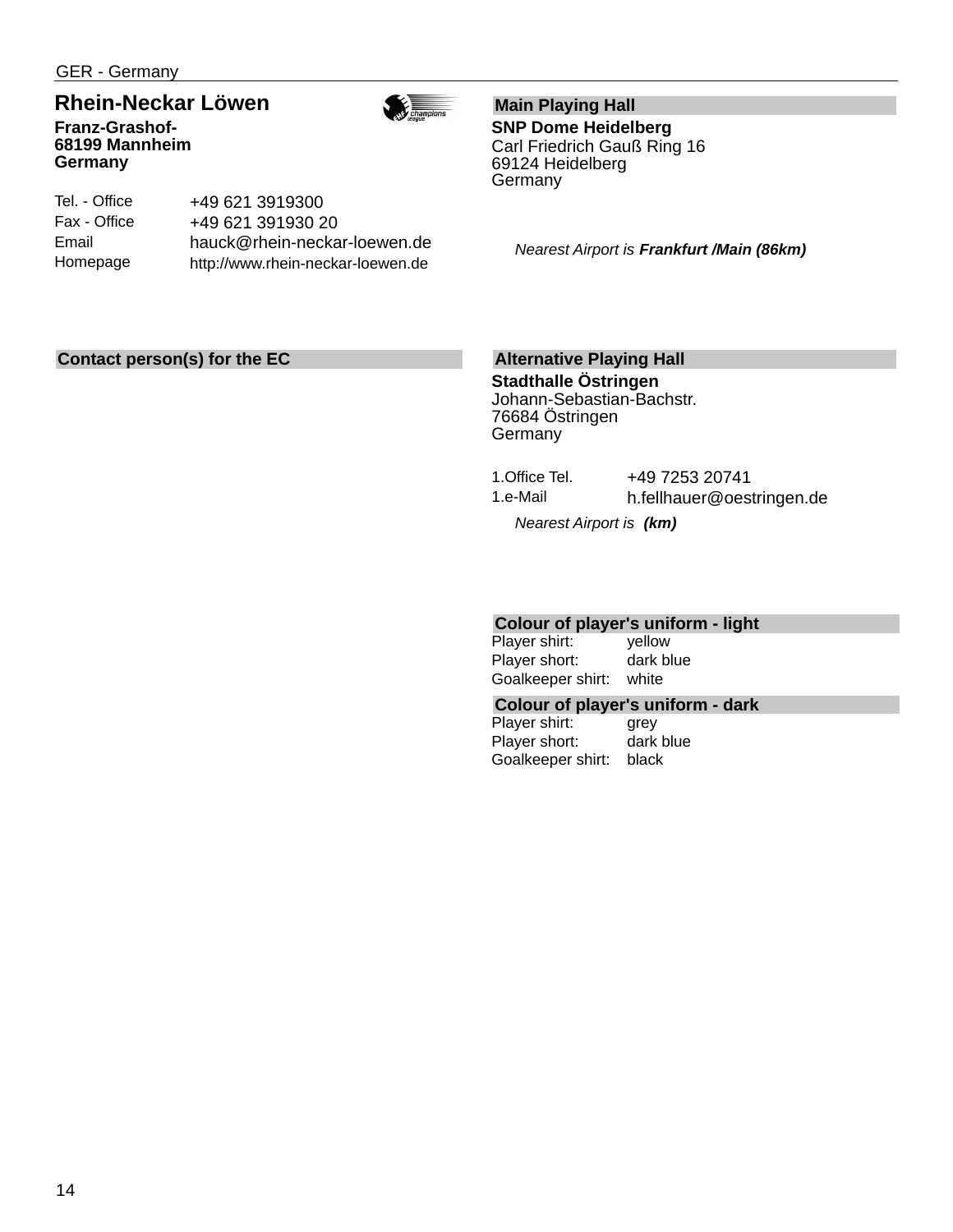#### **THW Kiel Rehmkamp 1 24161 Altenholz Germany**



Tel. - Office Fax - Office Email Homepage +49 431 670390 +49 431 6703930 sabine.holdorf-schust@thw-handball.de www.thw-handball.de

#### **Main Playing Hall**

**Wunderino-Arena-Kiel** Europaplatz 1 24103 Kiel Germany

1. Office Tel. +49 431 98210231 1. Office Fax +49 431 98210100 1.e-Mail info@sparkassen-arena-kiel.de Homepage www.sparkassen-arena-kiel.de

*Nearest Airport is Hamburg (90km)*

#### **Contact person(s) for the EC**

Sabine Holdorf-Schust Tel. - Office +49 170 4021775 (mobile)

#### **Colour of player's uniform - light**

Player shirt: white Player short: white Goalkeeper shirt: black

# **Colour of player's uniform - dark**

Player shirt: Player short: black Goalkeeper shirt: red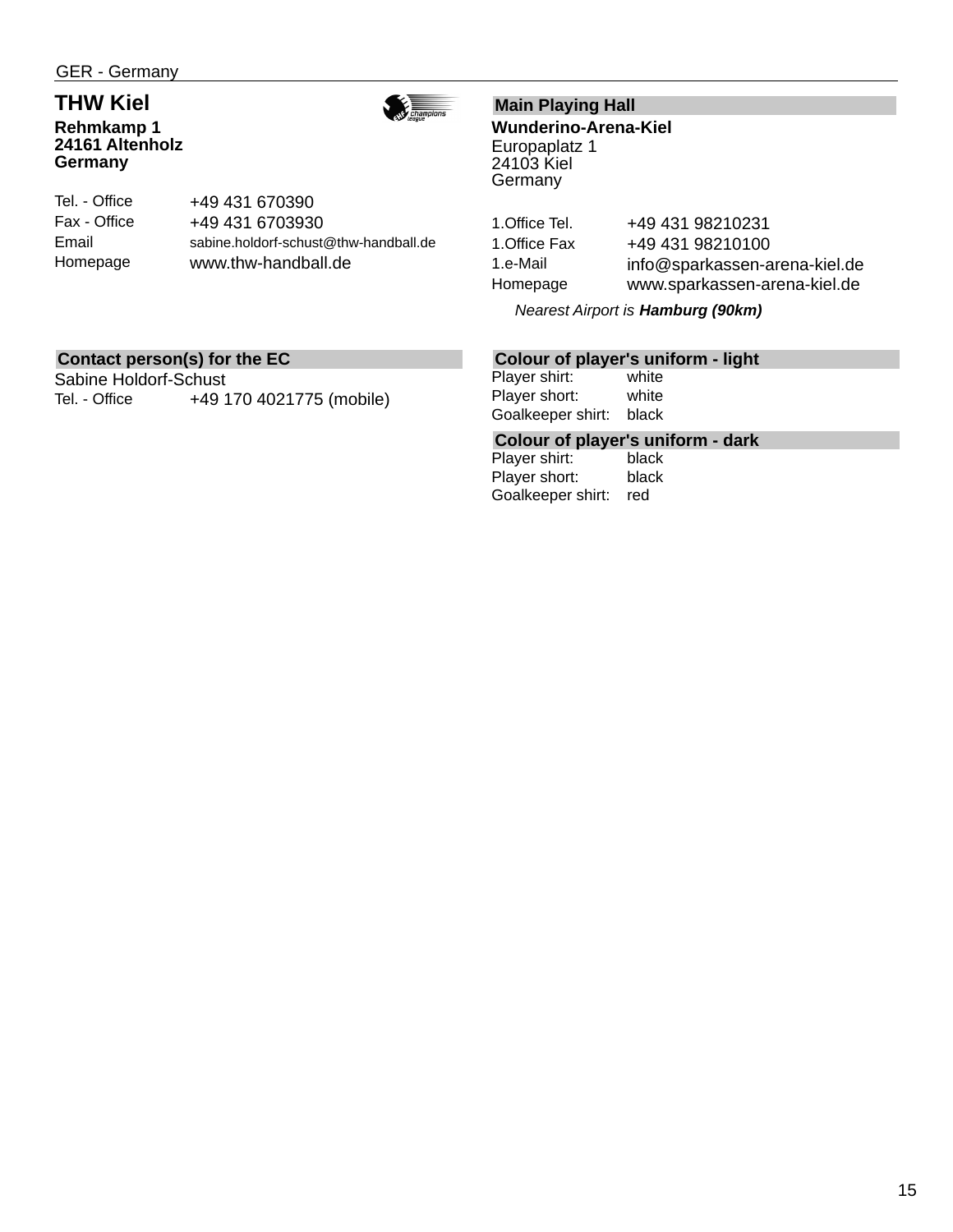GRE - Greece

### **AEK Athens**

**Fokon 9 143 41 Nea Filadelfia-Athens Greece**

Email Homepage info@aek.gr www.aek.gr

**Main Playing Hall OAKA Sport Hall Kassimatis** Kifisias Str. 37 15123 Maroussi, Athens Greece

 $\frac{1}{\sqrt{2}}\sum_{\substack{\text{charpions}\n\text{implons}}}$ 

*Nearest Airport is Athens Airport El.Venizelos (25km)*

#### **Contact person(s) for the EC**

Papastamatis Stamatis

#### **Colour of player's uniform - light**

Player shirt: yellow striped Player short: black Goalkeeper shirt: blue

# **Colour of player's uniform - dark**

Player shirt: Player short: black Goalkeeper shirt: orange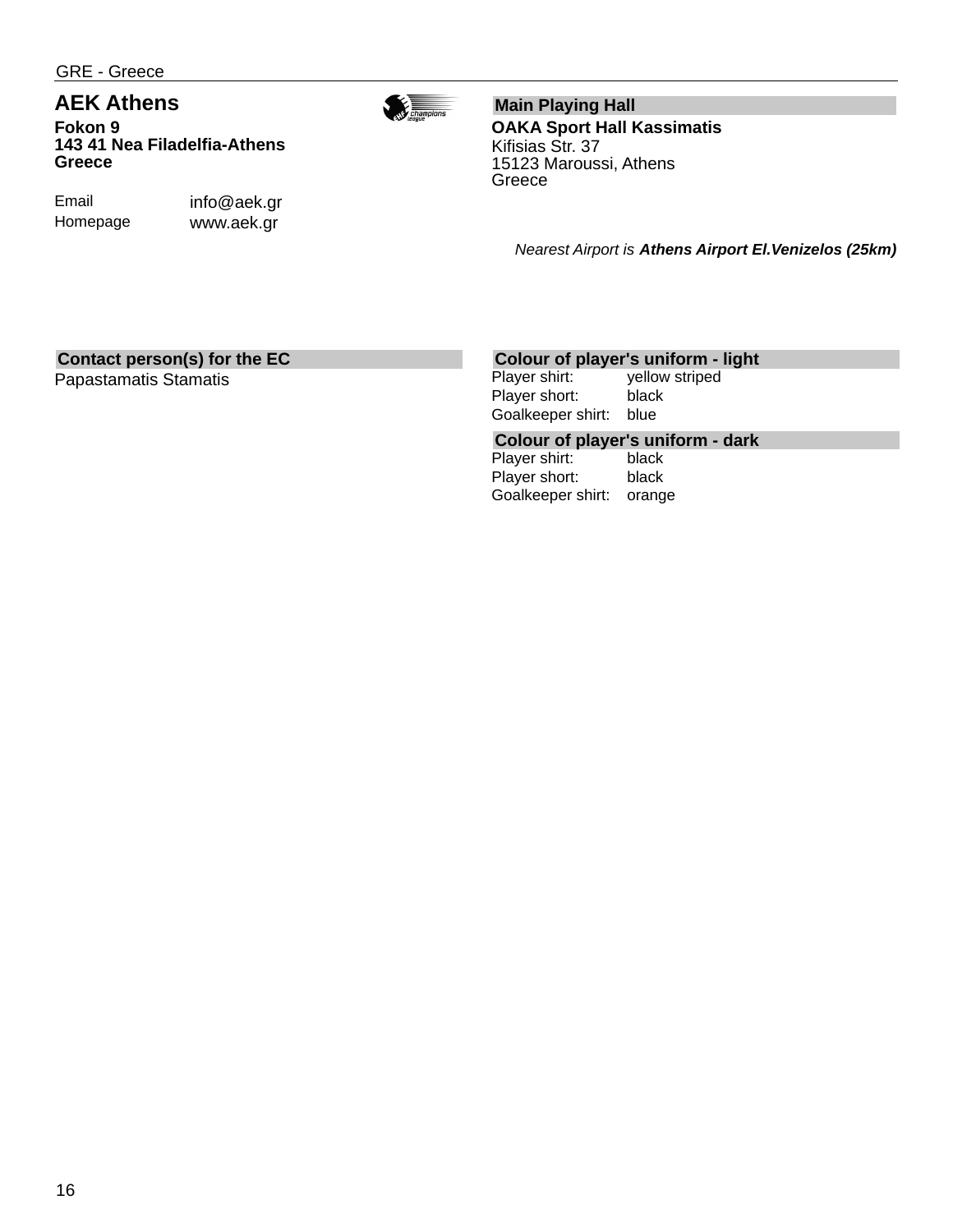HUN - Hungary

### **MKB Veszprém KC**

**Külso-Kádártai út 5. 8200 Veszprém Hungary**



Tel. - Office Tel. - Office Email Homepage +36 30 5024547 (mobile) +36 88 566400 office@handballveszprem.hu www.handballveszprem.hu

#### **Main Playing Hall**

**Veszprem Arena** Külso Kadartai ut 8200 Veszprem **Hungary** 

| 1.Office Tel. | +36 88 566400 |
|---------------|---------------|
| 1.Office Fax  | +36 88 566400 |

*Nearest Airport is Budapest - Liszt Ferenc (130km)*

#### **Contact person(s) for the EC**

Zsolt Laszlo Sevinger Tel. - Office +36 30 5024547 (mobile)

#### **Colour of player's uniform - light**

Player shirt: white Player short: white Goalkeeper shirt: black

# **Colour of player's uniform - dark**

Player shirt: Player short: black Goalkeeper shirt: yellow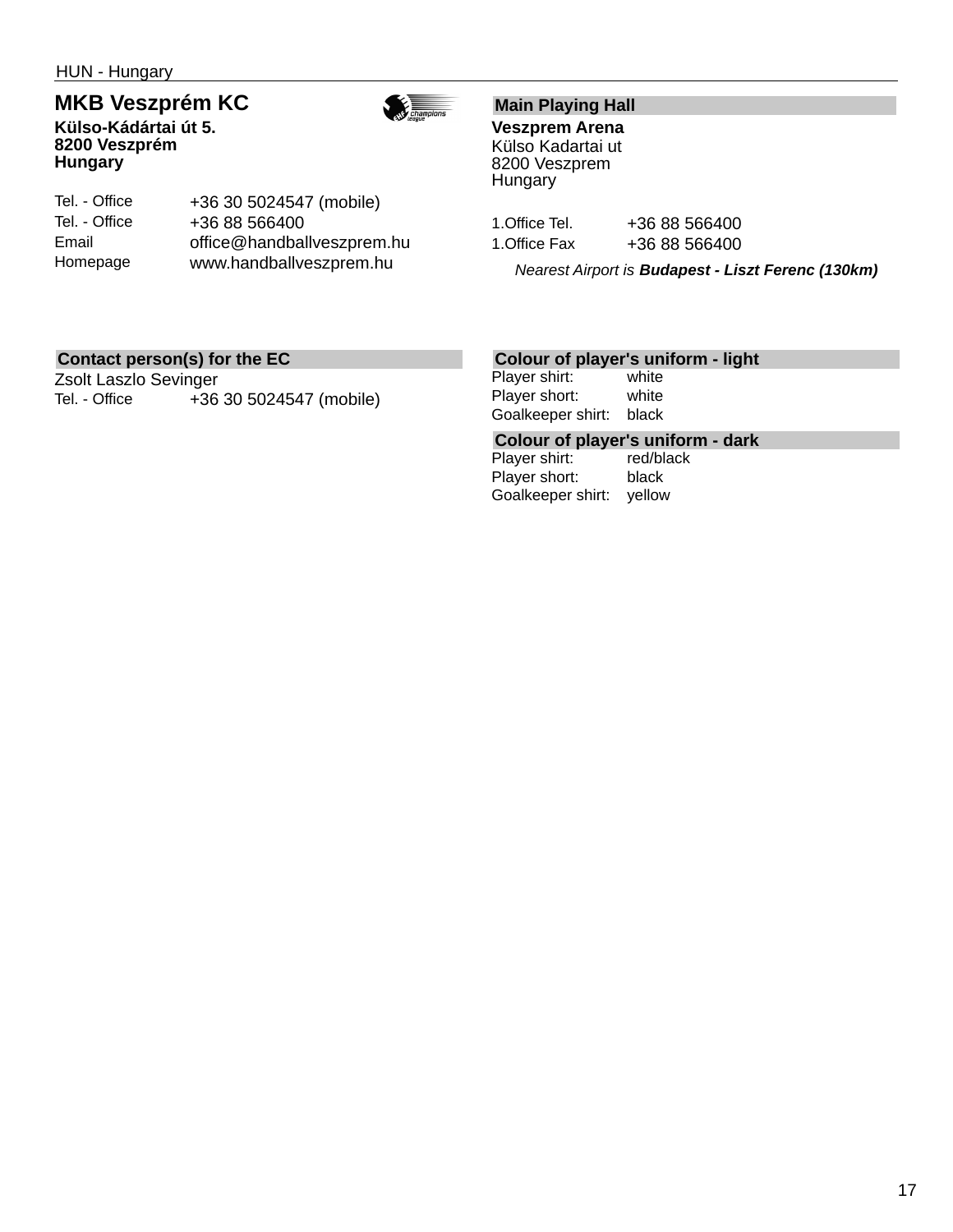HUN - Hungary

# **Pick Szeged**

**Szabadkai út. 18 6725 Szeged Hungary**



Tel. - Office Tel. - Office Fax - Office Email Homepage +36 62 467468 +36 70 704770877 (mobile) +36 62 467568 Robin.Borsos@pickhandball.hu www.pickhandball.hu

#### **Main Playing Hall Pick Arena** Városi stadion,Felso Tisza-Part

6723 Szeged Hungary

*Nearest Airport is Budapest - Liszt Ferenc (0km)*

#### **Contact person(s) for the EC**

Robin Borsos

#### **Alternative Playing Hall**

**Varosi Sportcsarnok Szeged** Temesvari Krt.33 6726 Szeged **Hungary** 

| 1.Office Tel. | +36 62 549970 |  |
|---------------|---------------|--|
| 1.Office Fax  | +36 62 549972 |  |

*Nearest Airport is Budapest - Liszt Ferenc (170km)*

#### **Colour of player's uniform - light**

| Player shirt:     | white and light blue stripes |
|-------------------|------------------------------|
| Player short:     | light blue                   |
| Goalkeeper shirt: | white or yellow              |

#### **Colour of player's uniform - dark**

Player shirt: dark blue Player short: dark blue Goalkeeper shirt: white or yellow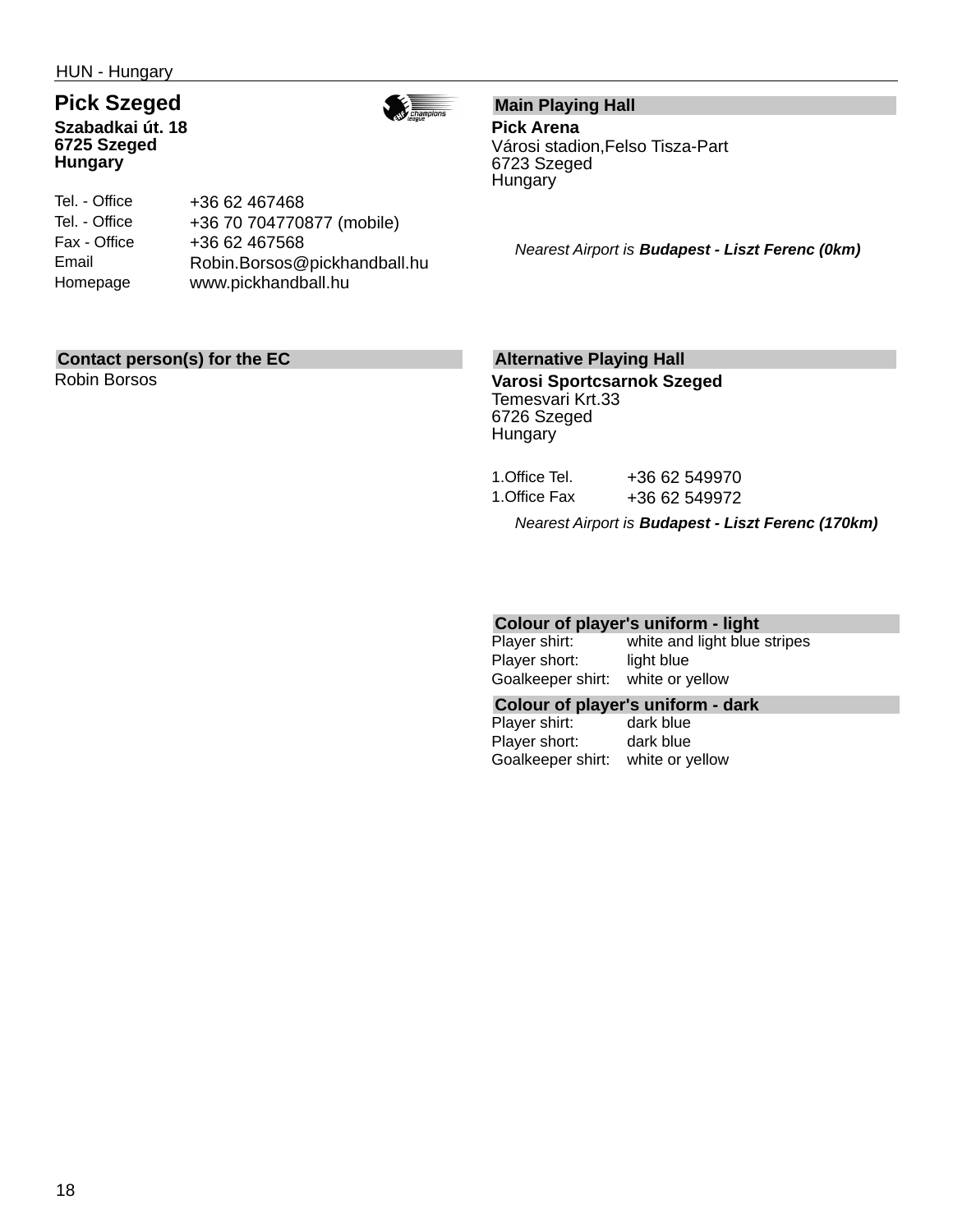Tel. - Office Tel. - Office Fax - Office Email Homepage

#### **FH Hafnarfjardar Iprottamidstöd Kapliakrika 220 Hafnarfjördur Iceland**

+354 550 4050

+354 656 4714

www.fh.is

+354 897 1310 (mobile)

asgeir@mannamot.is



# **Main Playing Hall**

**Ithrottamidstod Kaplakrika** Kaplakriki 220 Hafnarfjördur Iceland

*Nearest Airport is Keflavik (40km)*

#### **Contact person(s) for the EC**

Asgeir Jonsson

#### **Colour of player's uniform - light**

Player shirt: white Player short: black Goalkeeper shirt: yellow

# **Colour of player's uniform - dark**

Player shirt: Player short: black Goalkeeper shirt: green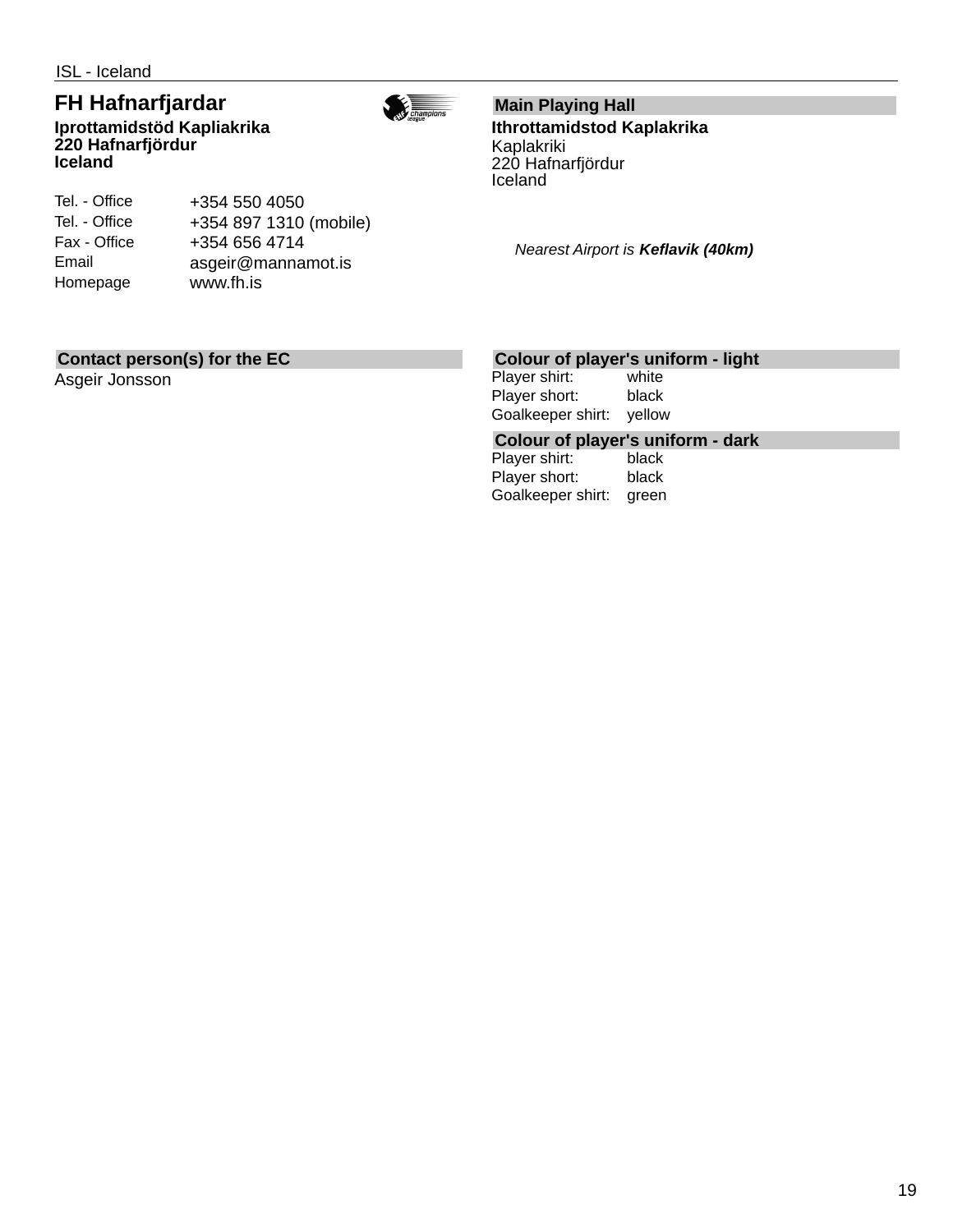#### **Maccabi Srugo Rishon Lezion Golda Meir st. 21 75720 Rishon Lezion Israel**



Tel. - Private Email Homepage

+972 52 8500008 (mobile) maccabirlzhb@gmail.com www.maccabirlzhb.co.il

**Main Playing Hall Beit Maccabi Sport Centre** Golda Meir 21 25002 Rishon Lezion Israel

*Nearest Airport is Ben Gurion Tel Aviv (21km)*

#### **Contact person(s) for the EC**

Arik Alcalay

Tel. - Office +97 25 28500008 (mobile)

#### **Colour of player's uniform - light**

Player shirt: yellow Player short: blue Goalkeeper shirt: orange

# **Colour of player's uniform - dark**

Player shirt: Player short: blue Goalkeeper shirt: green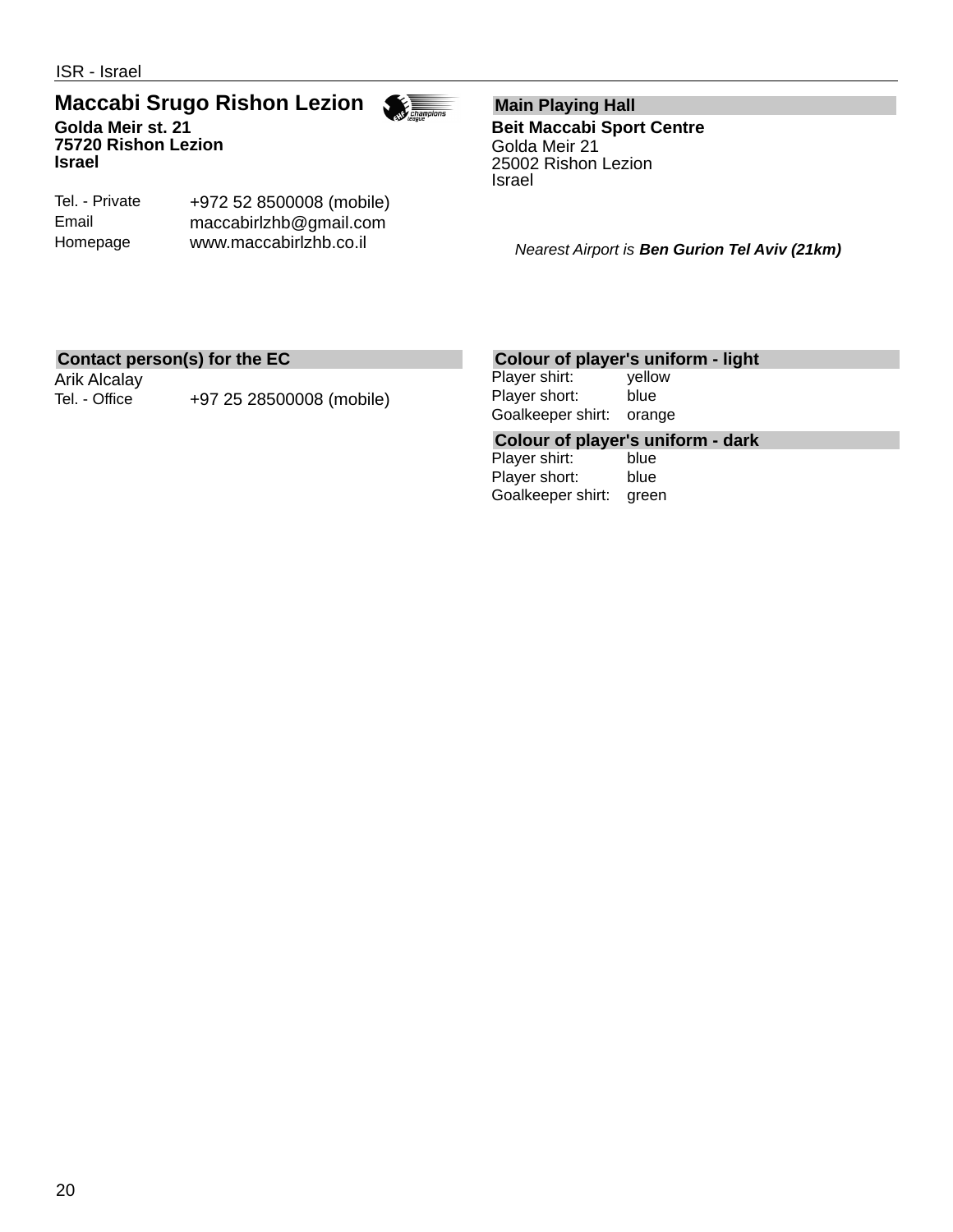### **HC Metalurg**

**ul. Jane Lukroski 6 1000 Skopje FYRO Macedonia**



Tel. - Office Fax - Office Email Homepage +389 2 3172 621 +389 2 3172621 zorica.blazevska@gmail.com www.rkmetalurg.mk

**Main Playing Hall Sport Center Jane Sandanski** Bubl. Avnoj b.b 1000 Skopje FYR Macedonia

*Nearest Airport is Skopje-Alexander the Great (18km)*

#### **Contact person(s) for the EC**

Zorica Blazevska

#### **Alternative Playing Hall**

**Sportska Sala "Avtokomanda"** Jani Lukrovski Br. 6 1000 Skopje FYRO Macedonia

| 1.Office Tel. | +389 23 172621 |
|---------------|----------------|
| 1.Office Fax  | +389 23 172621 |

*Nearest Airport is Skopje-Alexander the Great (21km)*

#### **Colour of player's uniform - light**

Player shirt: white Player short: black Goalkeeper shirt: dove blue/red/hope green

#### **Colour of player's uniform - dark**

Player shirt: black Player short: black Goalkeeper shirt: dove blue/red/hope green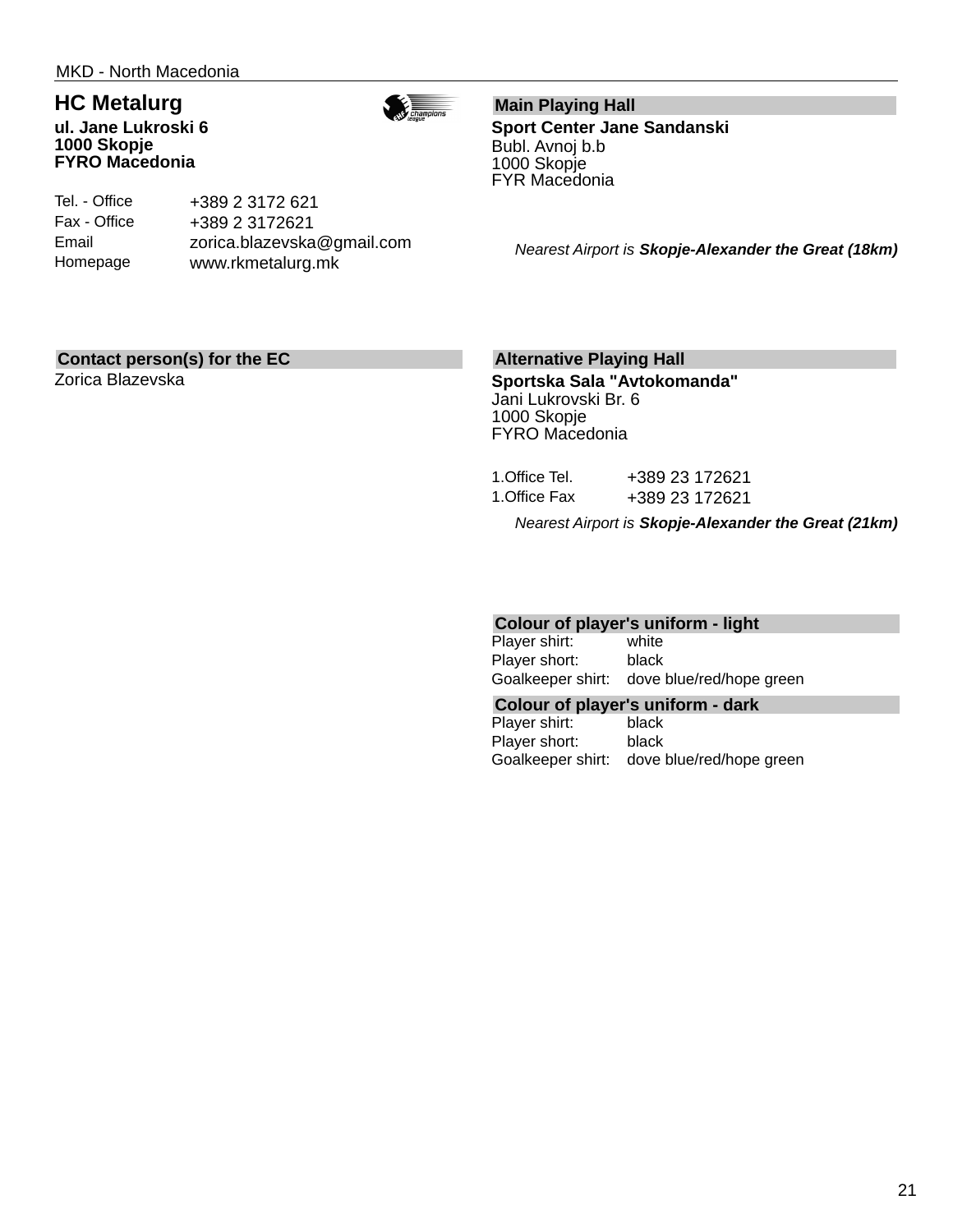### **Haslum HK**

**Haukeveien 11 1357 Bekkestua Norway**



Tel. - Office Fax - Office Email Homepage

+47 97 681161 +47 67 125767 post@haslumhk.no www.haslumhk.no

#### **Main Playing Hall**

**Nadderud Arena,Bekkestua** Haukeveien 11 1357 Bekkestua Norway

1. Office Tel. +47 67 101440 1. Office Fax +47 67 101450 1.e-Mail knutg@byggfornyelse.no

*Nearest Airport is Oslo - Gardermoen (54km)*

### **Contact person(s) for the EC**

Merete Boe

#### **Colour of player's uniform - light**

Player shirt: light blue Player short: light blue Goalkeeper shirt: multicolour

**Colour of player's uniform - dark**

Player shirt: Player short: red Goalkeeper shirt: multicolour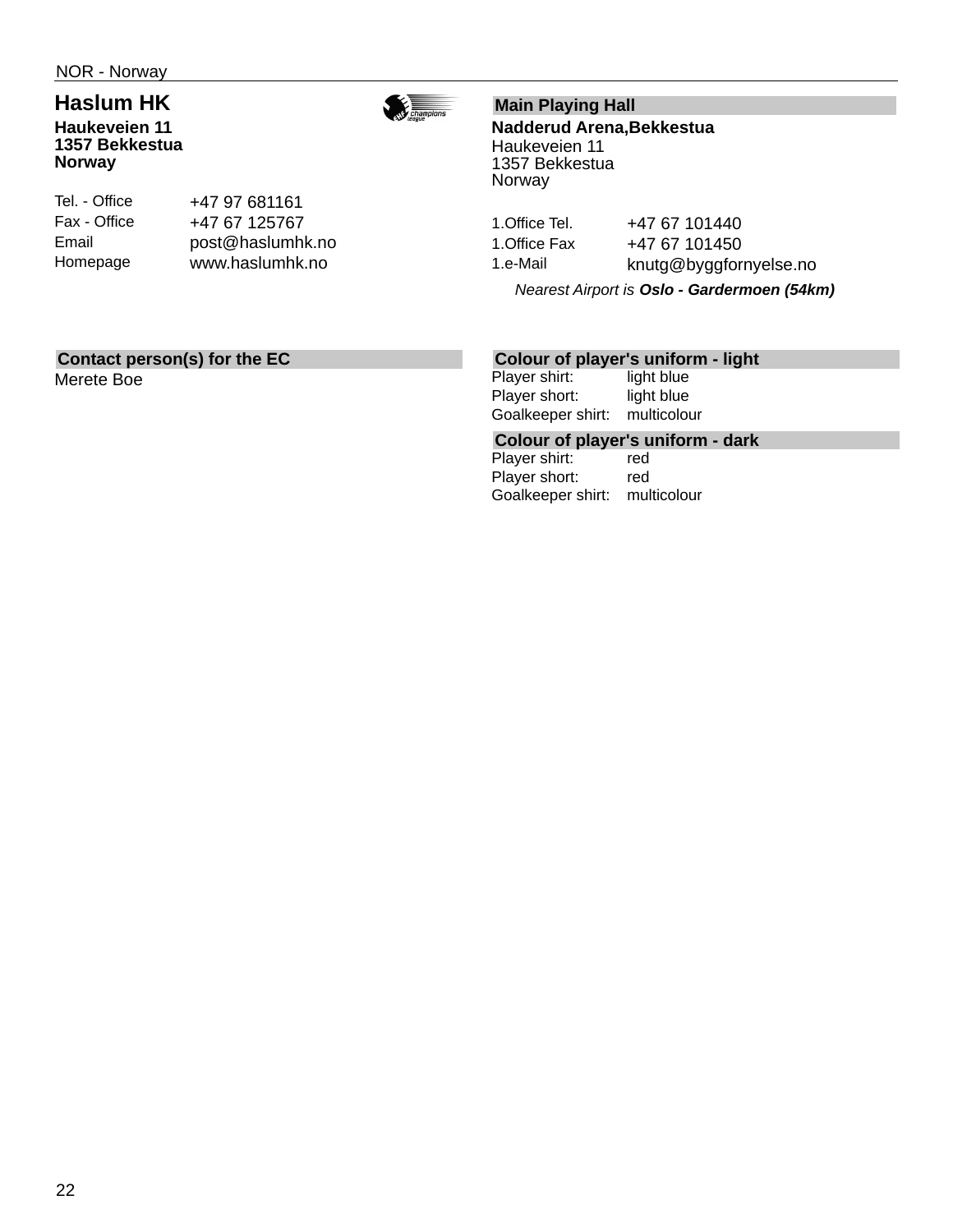POL - Poland

#### **KS Vive Targi Kielce ul. Drogosza 2**



**25-093 Kielce Poland**

Tel. - Office Fax - Office Email Homepage

+48 785 373785 (mobile) +48 41 3676718 959 p.papaj@kielcehandball.pl www.kielcehandball.pl

#### **Main Playing Hall**

**Hala Legionow Kielce** ul. Boczna 15A 25-093 Kielce Poland

1. Office Tel. +48 41 3451044

*Nearest Airport is Krakow (120km)*

#### **Contact person(s) for the EC**

Pawel Papaj Email - Standard p.papaj@vivetargi.pl

#### **Colour of player's uniform - light**

Player shirt: yellow Player short: blue Goalkeeper shirt: grey

**Colour of player's uniform - dark** Player shirt: Player short: blue Goalkeeper shirt: green

#### **Orlen Wisla Plock Plac Celebry Papieskiej 1 09-400 Plock Poland**

+48 24 3645060 +48 24 3645066

www.sprwislaplock.pl

r.czwartek@sprwislaplock.pl



**Main Playing Hall ORLEN Arena** Pl. Celebry Papieskiej 1

09-400 Plock Poland

*Nearest Airport is Warsaw - Okecie (100km)*

#### **Contact person(s) for the EC**

Czwartek Robert

Tel. - Office Fax - Office Email Homepage

#### **Colour of player's uniform - light**

Player shirt: white Player short: blue Goalkeeper shirt: navy blue

# **Colour of player's uniform - dark**

Player shirt: Player short: blue Goalkeeper shirt: red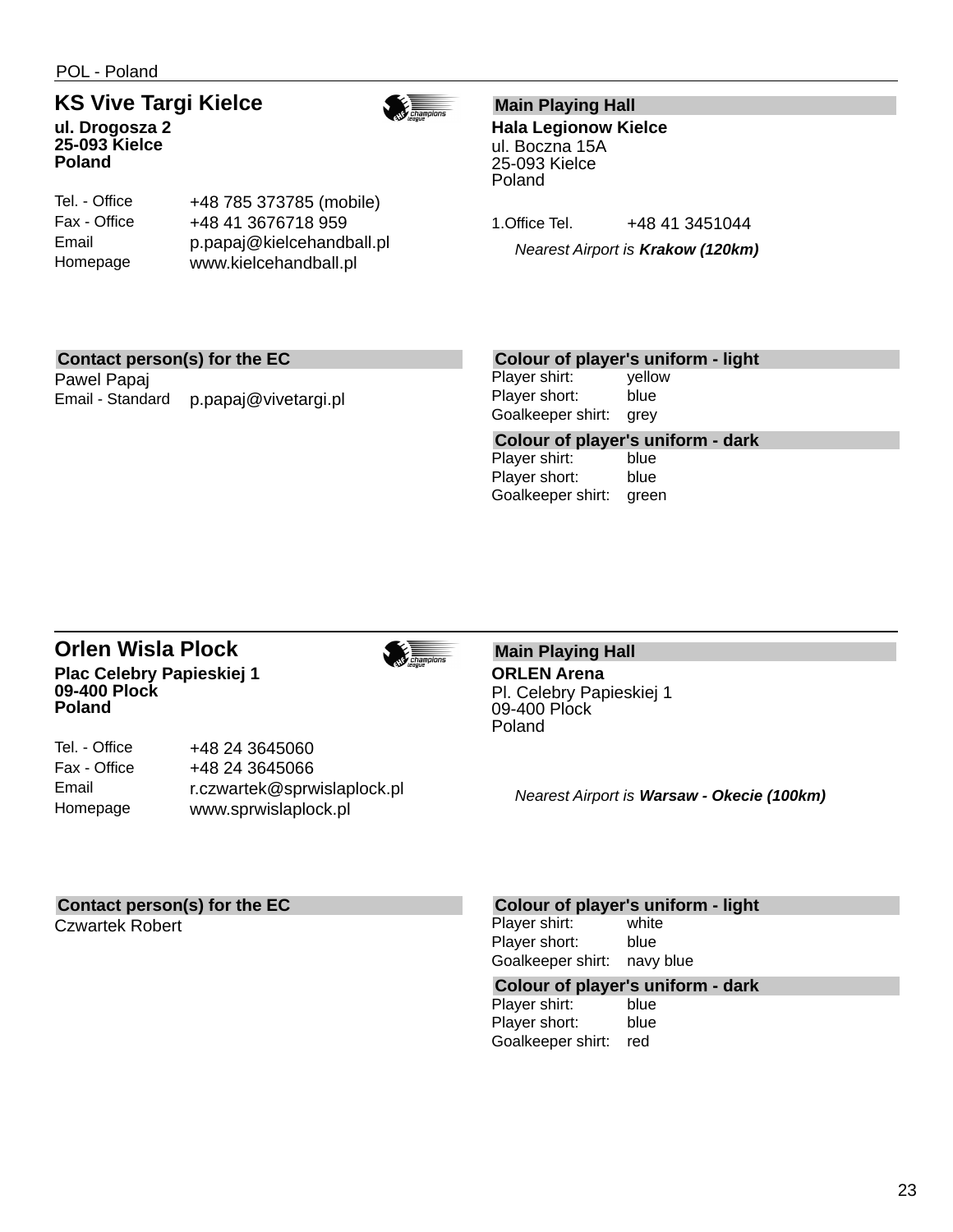POR - Portugal

### **FC Porto Vitalis Estadio do Dragao Via FC Porto,**



#### **Portugal**

| Tel. - Office | +351 22 5083100                  |
|---------------|----------------------------------|
| Fax - Office  | +351 22 5070550                  |
| Email         | secretaria.desportiva@fcporto.pt |
| Homepage      | www.fcporto.pt                   |

### **Main Playing Hall**

**Pavilhao Dragao Arena** Via Futebol Clube do Porto 4350419 Porto Portugal

1. Office Tel. +351 22 5570450 1.Office Fax +351 22 5570498

*Nearest Airport is Francisco Sa Carneiro-Porto (15km)*

#### **Contact person(s) for the EC**

Fernando Santos

# **Colour of player's uniform - light**<br>Player shirt: White and Blue

White and Blue Player short: White or Blue Goalkeeper shirt: Grey

# **Colour of player's uniform - dark**

Player shirt: Player short: Dark Blue Goalkeeper shirt: Orange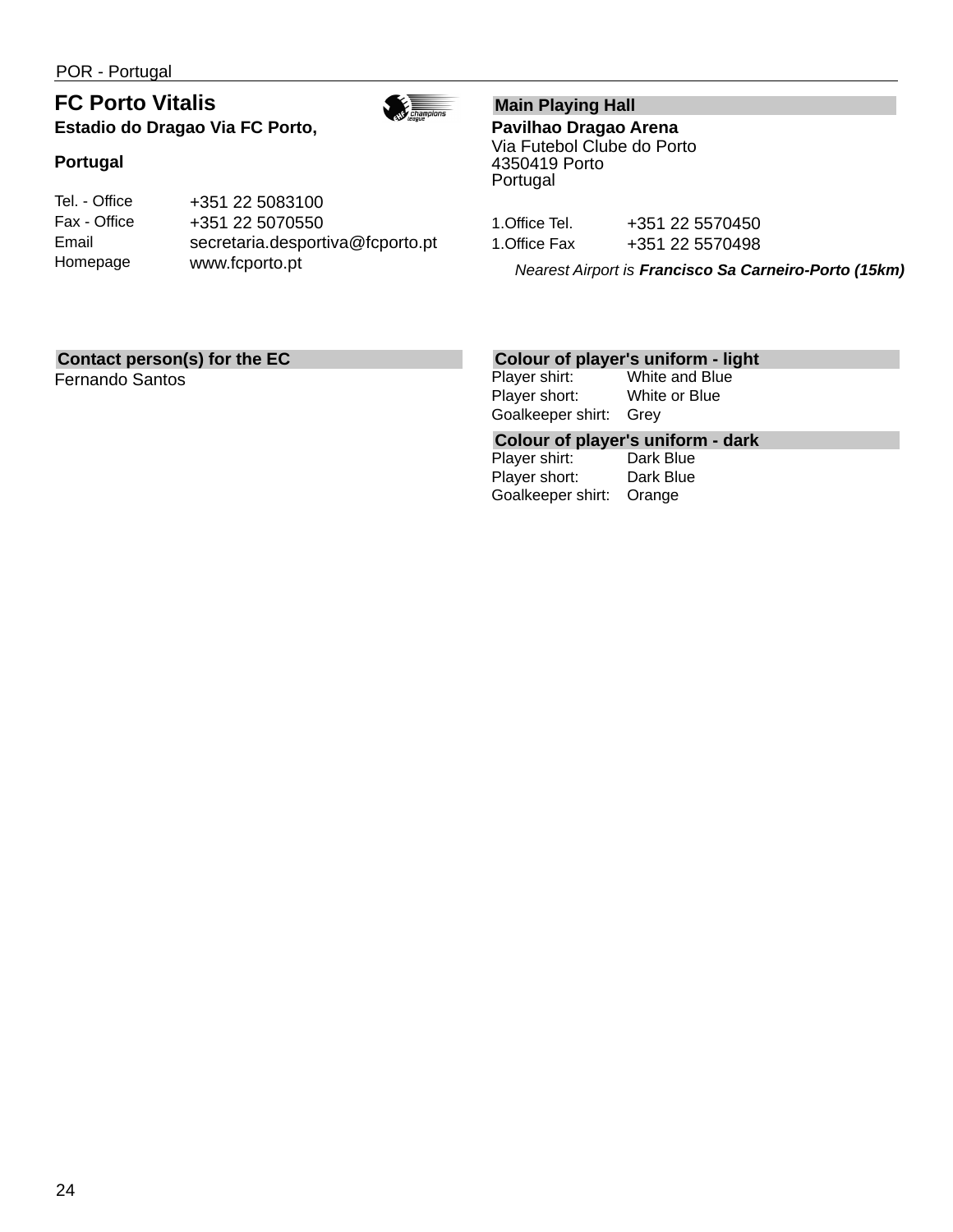ROU - Romania

### **HCM Constanta**

**str. Mircea cel Batran no 99B, e 900726 Constanta Rumania**



| Tel. - Office | +40 241 488604         |
|---------------|------------------------|
| Fax - Office  | +40 241 488605         |
| Email         | hcmconstanta@yahoo.com |
| Homepage      | http://www.hcmct.ro/   |

### **Contact person(s) for the EC**

Ali Nurhan

### **Main Playing Hall**

**City Hall Constanta** B.dul Tomis Nr. 104-106 Constanta Rumania

| 1.Office Tel. | +40 241 618656      |
|---------------|---------------------|
| 1.Office Fax  | +40 241 617021      |
| 1.e-Mail      | dsj@dsjconstanta.ro |
| Homepage      | www.dsjconstanta.ro |

*Nearest Airport is Mihail Kogalniceanu-Constanta (40km) Alternative Airport is Henri Coanda, Bucuresti (243km)*

#### **Colour of player's uniform - light**

Player shirt: white Player short: white Goalkeeper shirt: blue/red/green

# **Colour of player's uniform - dark**

Player shirt: Player short: blue Goalkeeper shirt: blue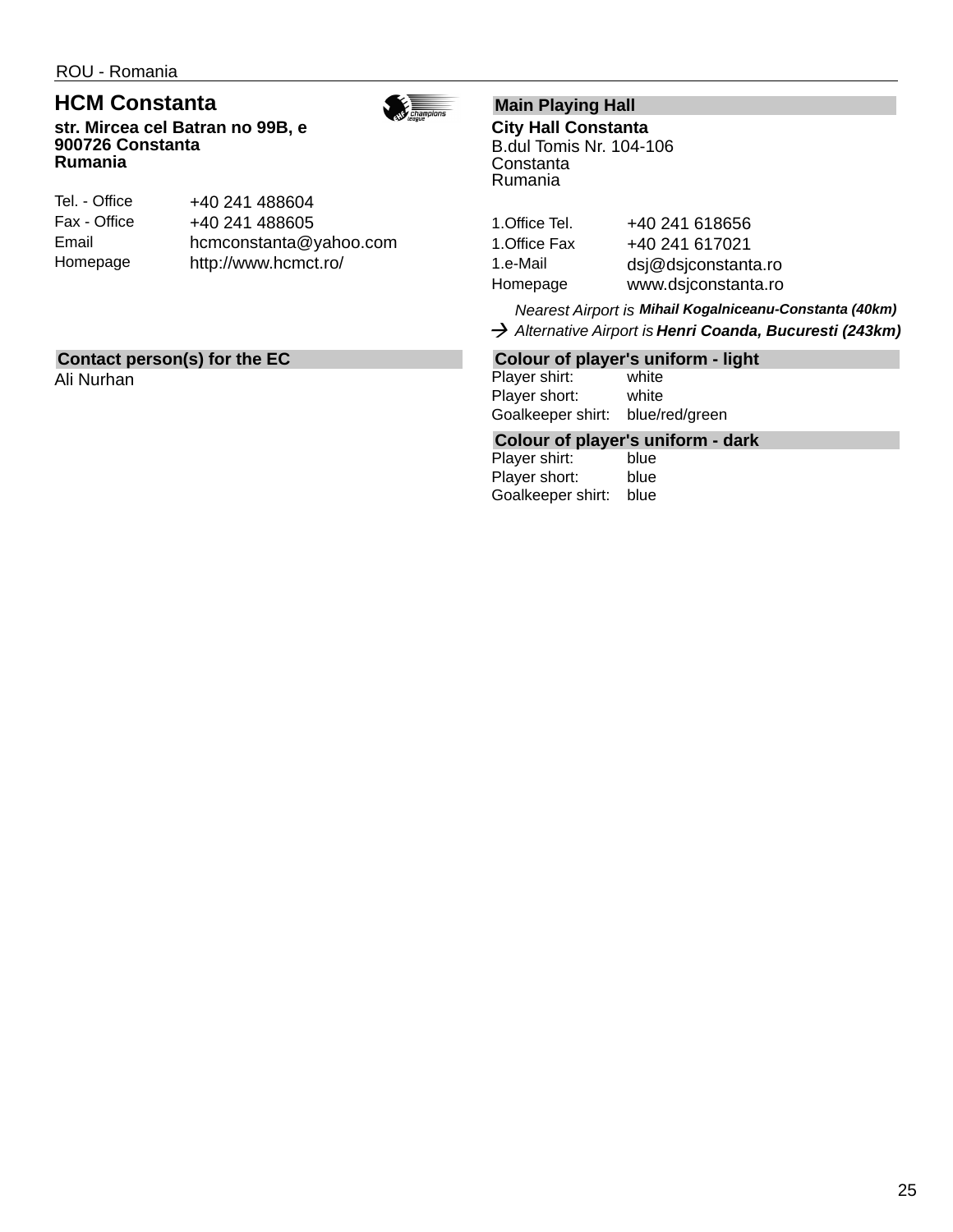RUS - Russia

#### **Chekhovskie Medvedi Poligrafistov str. 30 142300 Chekhov, Mosk. oblast Russia**

Email Homepage

chehmed@yandex.ru www.ch-medvedi.ru

#### **Main Playing Hall**

**Sport Hall "Olimpiyskiy" Chekhov** Poligrafistov Str. 30 142300 Chekhov Russia

1.Office Tel. +7 495 9991624 1.Office Fax +7 496 7223075

*Nearest Airport is Moskow Domodedovo (50km) Alternative Airport is Moscow - Sheremetjevo (107km)*

#### **Contact person(s) for the EC**

Aleksandr Safonov

#### **Colour of player's uniform - light**

Player shirt: white Player short: black Goalkeeper shirt: green

**Colour of player's uniform - dark** Player shirt: purple Player short: black Goalkeeper shirt: black

#### **St. Petersburg HC Dekabristov street, 35 190121 St. Petersburg Russia**

Tel. - Office Email Homepage

+7 905 2340000 (mobile) spbhandball@yandex.ru www.spbhandball.ru

### **Main Playing Hall**

**Interuniversity educational and sports center** Novoimailovsky pr. 16, Building St. Petersburg Russia

*Nearest Airport is St. Petersburg (15km)*

### **Contact person(s) for the EC**

Marina Zhurova

#### **Colour of player's uniform - light**

Player shirt: lightblue Player short: darkblue Goalkeeper shirt: red

# **Colour of player's uniform - dark**

Player shirt: Player short: black Goalkeeper shirt: gray



 $\overbrace{c$ hampions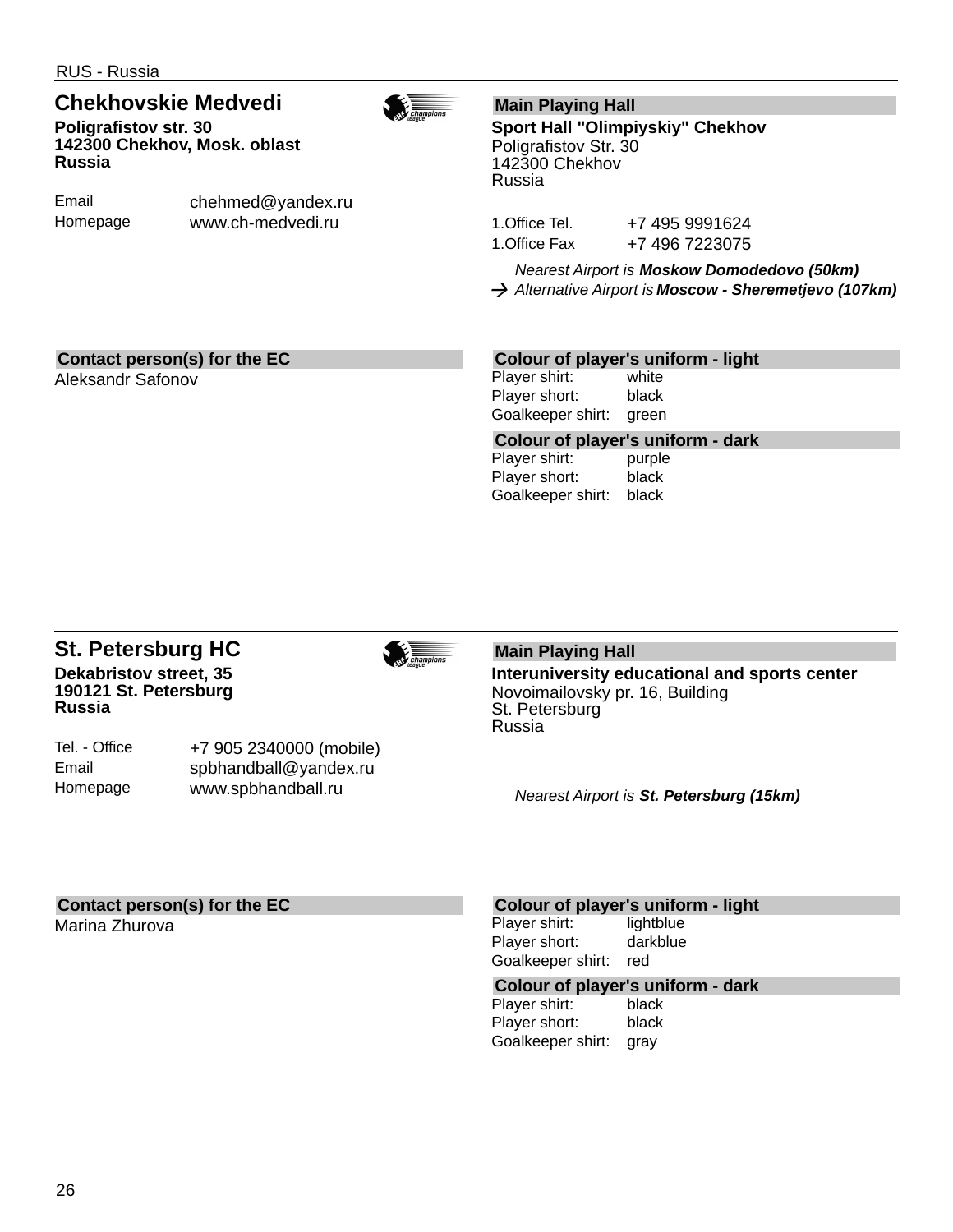#### **RK Cimos Koper Cesta Zore Perello Godina 3 6000 Koper Slovenia**



| Tel. - Private | +386 31 394911 (mobile)   |
|----------------|---------------------------|
| Email          | aljosa.bertok@rd-koper.si |
| Homepage       | www.rd-koper.si           |

#### **Main Playing Hall**

**Sportna Dvorana Bonifika** Cesta Zore Perello Godina 3 6000 Koper **Slovenia** 

| 1.Office Tel. | +386 5 6146010 |
|---------------|----------------|
| 2.Office Tel. | +386 5 6146012 |
| 1.Office Fax  | +386 5 6146020 |

*Nearest Airport is Ronchi Trieste (ITA) (78km) Alternative Airport is Brnik-Ljubljana (127km)*

#### **Contact person(s) for the EC**

Aljosa Bertok

#### **Colour of player's uniform - light**

Player shirt: yellow Player short: blue Goalkeeper shirt: red

# **Colour of player's uniform - dark**

Player shirt: Player short: blue Goalkeeper shirt: black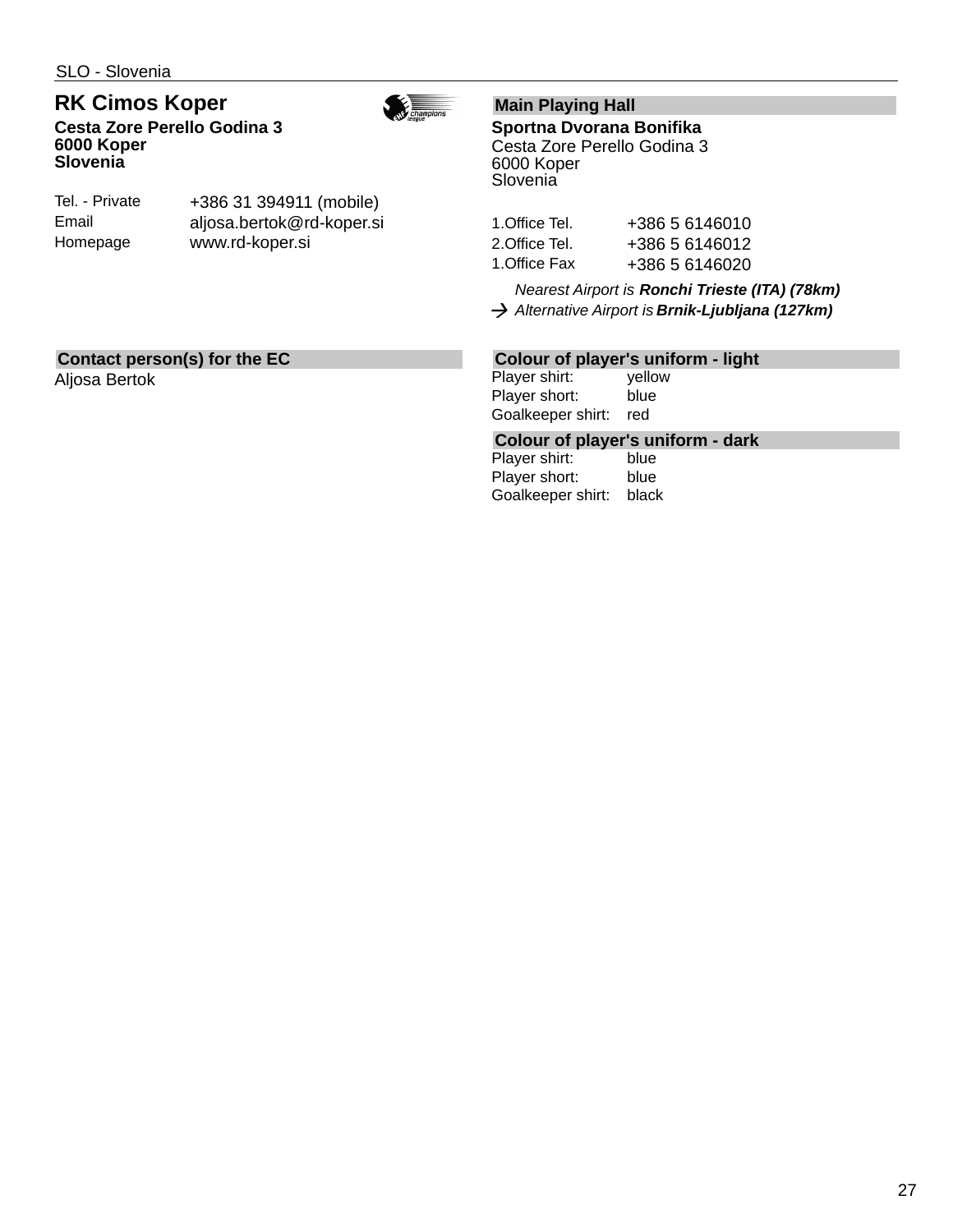SRB - Serbia

# **RK Partizan Beograd**



**Humska 1 11040 Belgrade Serbia**

Tel. - Office Fax - Office Email Homepage +381 66 8651000 (mobile) +381 11 2648687 blagojevic.al@gmail.com www.rkpartizan.rs

#### **Main Playing Hall**

**Sportski Centar "Vozdovac"** Crnotravska 4 11000 Beograd Serbia

| 1.Office Tel. | +381 11 2648556 |
|---------------|-----------------|
| 1.Office Fax  | +381 11 2645070 |

*Nearest Airport is Nikola Tesla, Belgrad (25km)*

#### **Contact person(s) for the EC**

Aleksandar Blagojevic Tel. - Office +318 62 22 1090 (mobile)

#### **Colour of player's uniform - light**

Player shirt: white/black Player short: white Goalkeeper shirt: yellow

**Colour of player's uniform - dark**

Player shirt: Player short: black Goalkeeper shirt: purple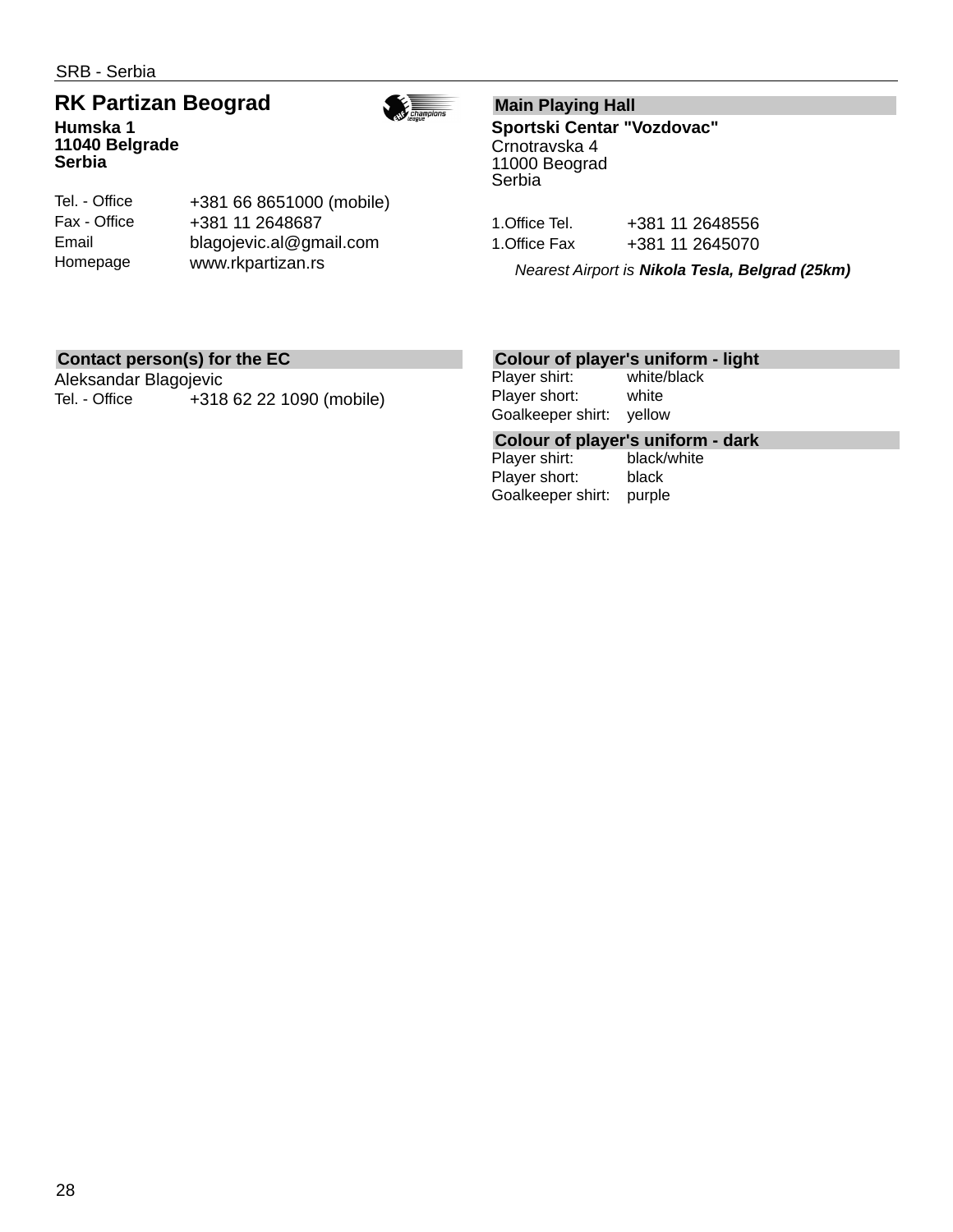SUI - Switzerland

### **Kadetten Schaffhausen**

**Schweizersbildstrasse 10 8207 Schaffhausen Switzerland**



Tel. - Office Email Homepage +41 52 6445441 vittoria.prince@kadettensh.ch www.kadettensh.ch

**Main Playing Hall BBC Arena** Schweizersbildstr. 10

8207 Schaffhausen **Switzerland** 

*Nearest Airport is Zürich - Kloten (50km)*

#### **Contact person(s) for the EC**

Vittoria Prince

#### **Colour of player's uniform - light**

Player shirt: orange Player short: black Goalkeeper shirt: gray

# **Colour of player's uniform - dark**

Player shirt: Player short: orange Goalkeeper shirt: turquoise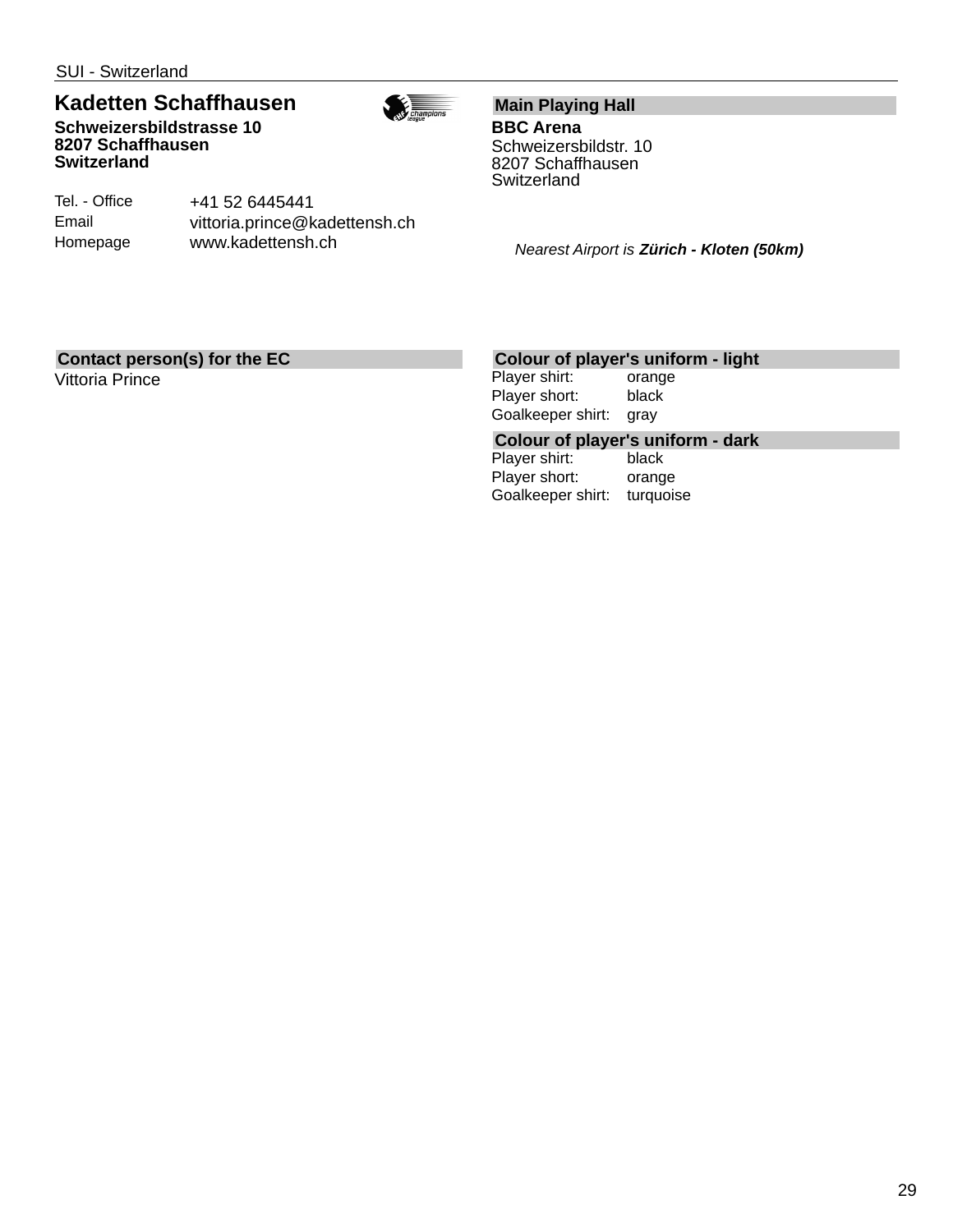SVK - Slovakia

#### **Tatran Presov Holleho 3 080 01 Presov Slovakia**



Tel. - Office Fax - Office Email Homepage +421 948 196385 +421 51 7732056 (mobile) manager@tatranpresov.sk www.tatranpresov.sk

#### **Main Playing Hall**

**Tatran Handball Arena** Jana Pavla II 2 08001 Presov Slovakia

1. Office Tel. +421 51 7495257 1.e-Mail manager@tatranpresov.sk Homepage www.tatranpresov.sk/hala

*Nearest Airport is Kosice (48km)*

#### **Contact person(s) for the EC**

Miroslav Benicky Tel. - Office +421 948 196385 (mobile)

#### **Colour of player's uniform - light**

Player shirt: white Player short: white Goalkeeper shirt: green

**Colour of player's uniform - dark**

Player shirt: Player short: green Goalkeeper shirt: black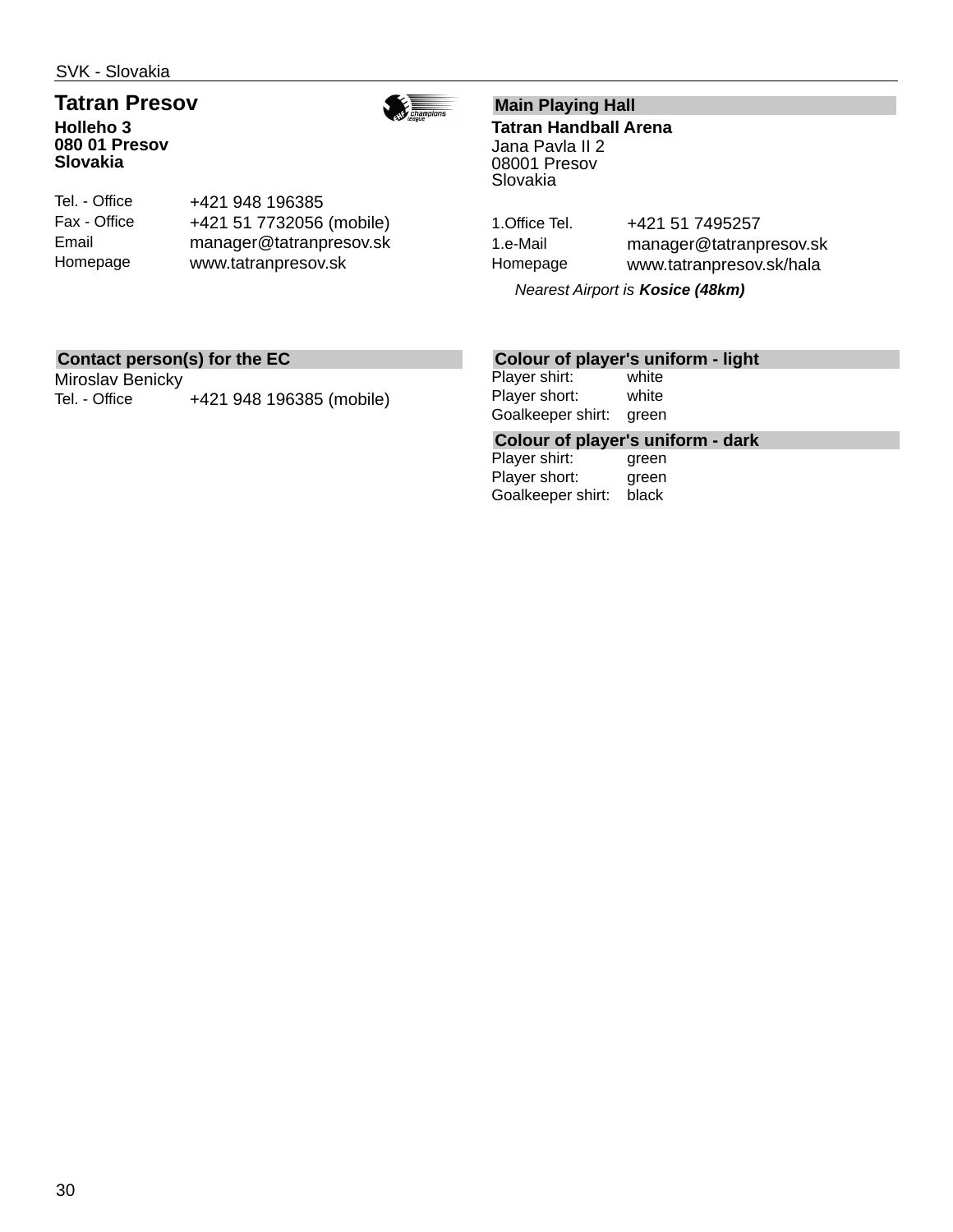### **IK Sävehof**



#### **Main Playing Hall**

**Partille Arena** Arenatorget 2 43338 Partille Sweden

Tel. - Office Email Homepage

+46 701 477370 (mobile) stefan@savehof.se www.savehof.se

*Nearest Airport is Landvetter Gothenburg (25km)*

#### **Contact person(s) for the EC**

Stefan Albrechtson Email - Standard stefan@savehof.se

Frederik Sahlin

#### **Colour of player's uniform - light**

Player shirt: yellow Player short: black Goalkeeper shirt: Blue

**Colour of player's uniform - dark**

Player shirt: Player short: black Goalkeeper shirt: White